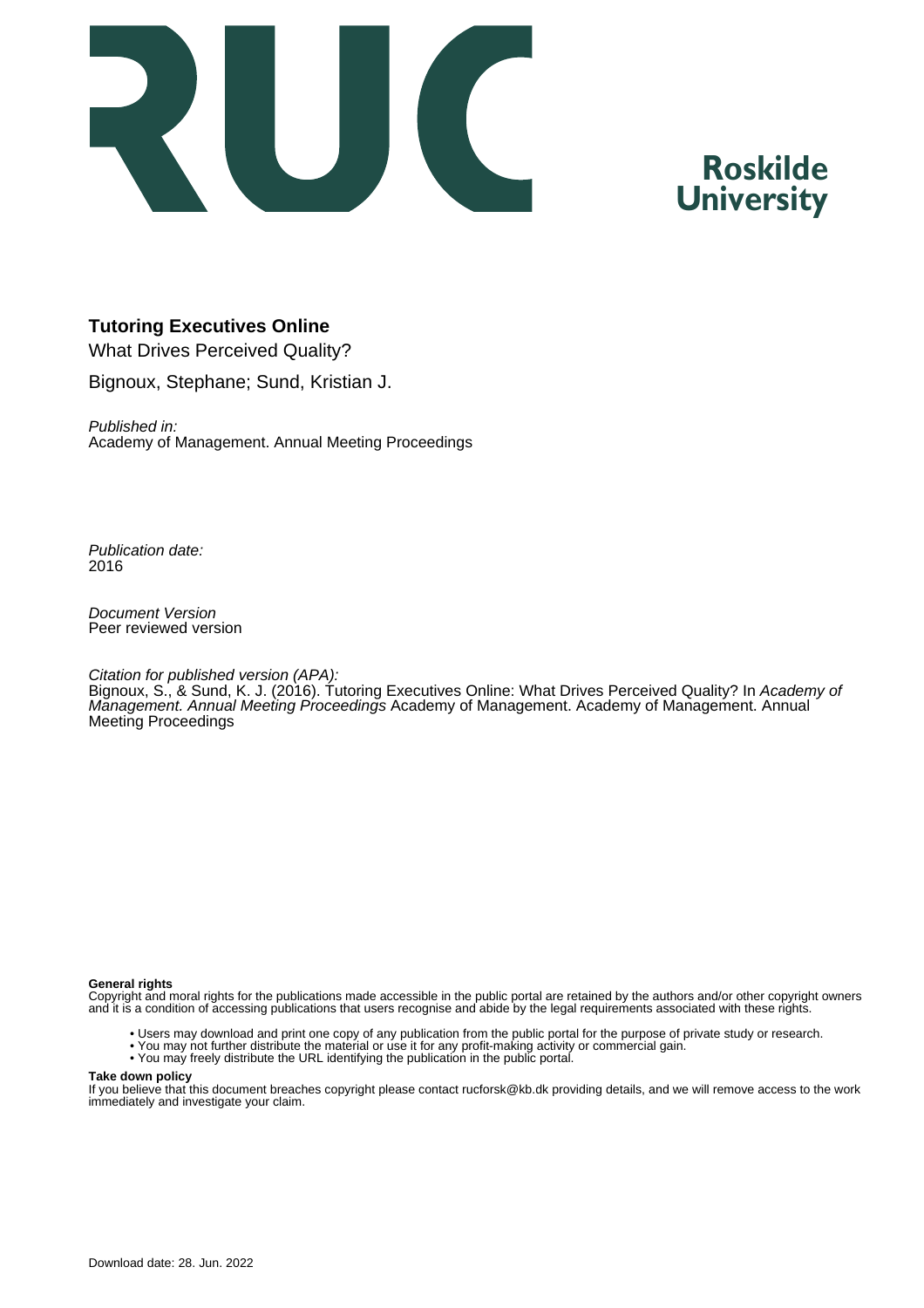# **Tutoring Executives Online: What Drives Perceived Quality?**

Stephane Bignoux

&

# Kristian J. Sund\*

Stephane Bignoux Middlesex University Business School Department of Innovation and International Management The Burroughs Hendon London NW4 4BT United Kingdom Email: s.bignoux@mdx.ac.uk Tel: +44 208 411 58 41

\*Kristian J. Sund Roskilde University Department of Social Sciences and Business Universitetsvej 1 4000 Roskilde Denmark Email: sund@ruc.dk Tel: +45 46 74 21 98

**Acknowledgements:** We wish to thank Simon Best and Carol Davis for inputs in the early stages of research, supported and approved by Middlesex University Business School.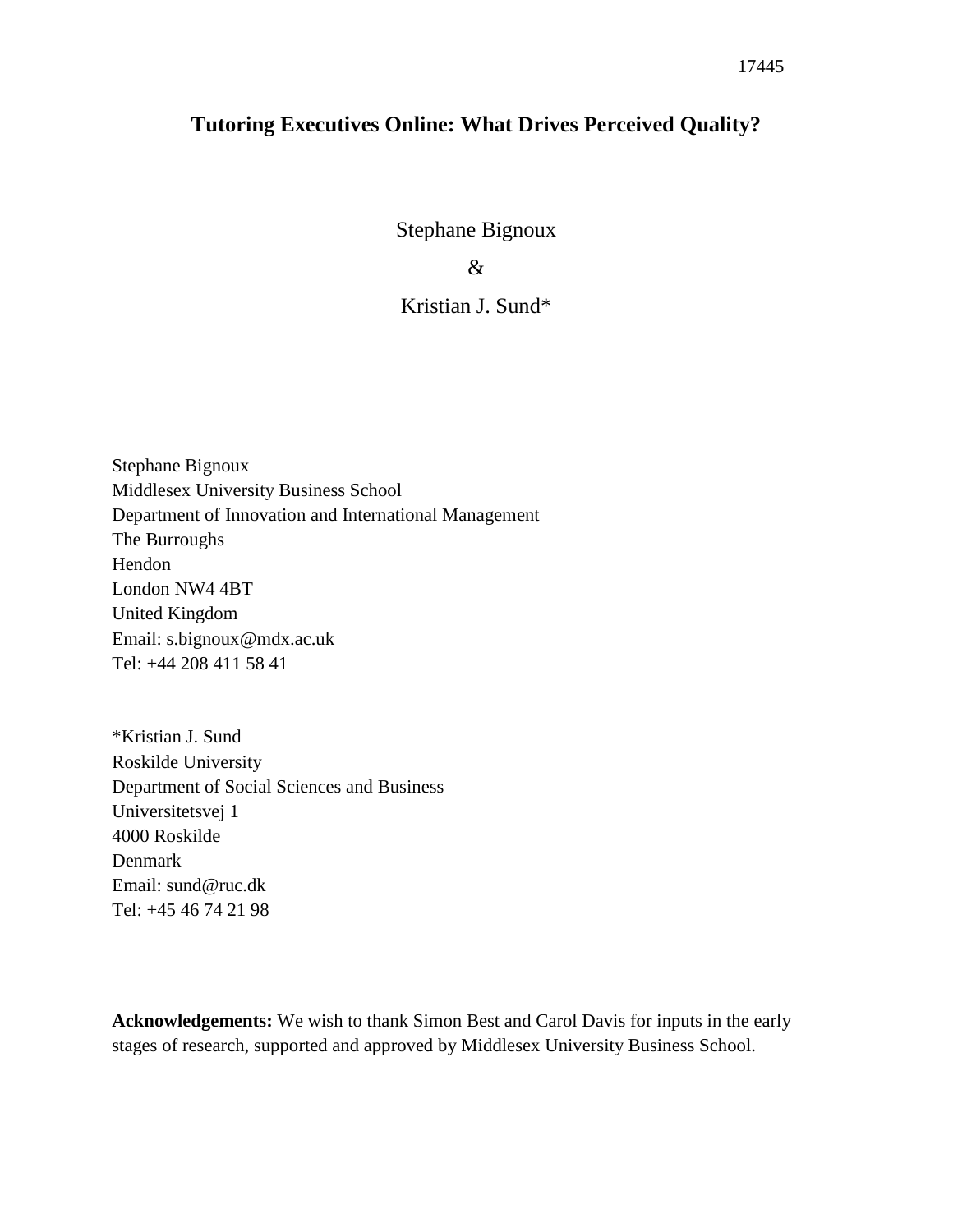# **Tutoring Executives Online: What Drives Perceived Quality?**

#### **ABSTRACT**

Studies of learning and student satisfaction in the context of online university programs have largely neglected programs catering specifically to business executives. Such executives have typically been away from higher education for a number of years, and have collected substantial practical experience in the subject matters they are taught. Their expectations in terms of both content and delivery may therefore be different from non-executive students. We explore perceptions of the quality of tutoring in the context of an online executive MBA program through participant interviews. We find that in addition to some of the tutor behaviors already discussed in the literature, executive students look specifically for practical industry knowledge and experience in tutors, when judging how effective a tutor is. This has implications for both the recruitment and training of online executive MBA tutors.

**Keywords:** quality of tutoring, MBA, community of inquiry, online learning, teaching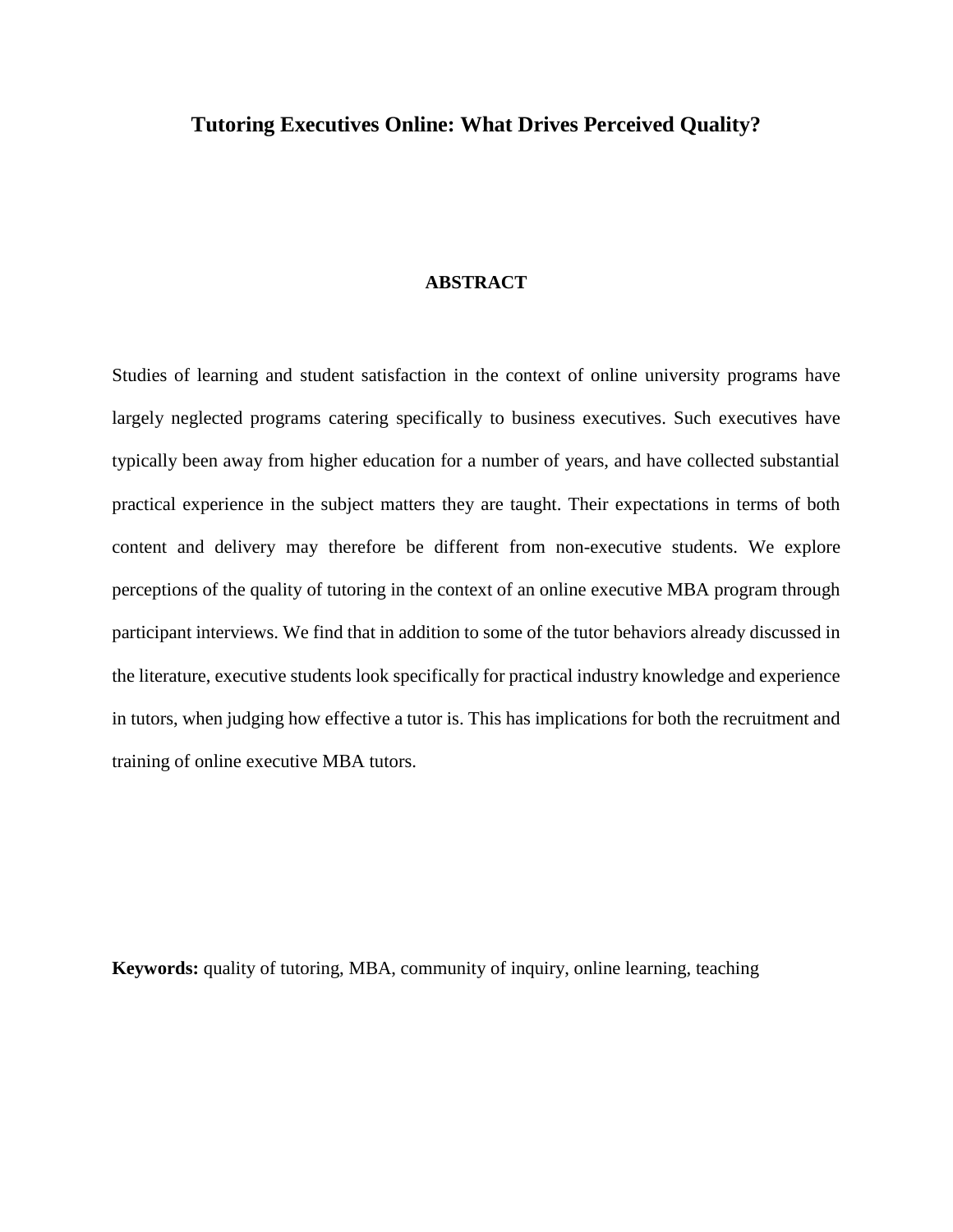# **Tutoring Executives Online: What Drives Perceived Quality?**

#### **INTRODUCTION**

Online business programs continue to gain in popularity as an alternative to the traditional classroom (Arbaugh, 2014). The MBA in particular appears popular as a choice of online program, possibly because many MBA programs require students to have prior work experience before enrolling, and such students can more easily combine work and study by taking courses online. Not surprisingly then, research into learning and teaching on the online MBA has appeared over the last 15 years. However, despite the growth in this literature, the instructor's role in facilitating learning and creating satisfaction in the online learning environment is not yet fully understood (Arbaugh, Dearmond, & Rau, 2013). Existing studies have mainly considered very broad constructs such as teaching presence (Garrison, Anderson, & Archer, 2001; Ma, Han, Yang, & Cheng, 2015), or single dimensions of online teaching activities, like instructor immediacy (Arbaugh, 2010). In some cases, scholars have taken measurement instruments of student satisfaction and learning from the literature on the classroom environment, and directly transferred these to the online context, without recognizing the uniqueness of both the online mode of teaching, and the executive MBA student. This leads a gap in our understanding of the determinants of perceived quality of online tutoring in the MBA context.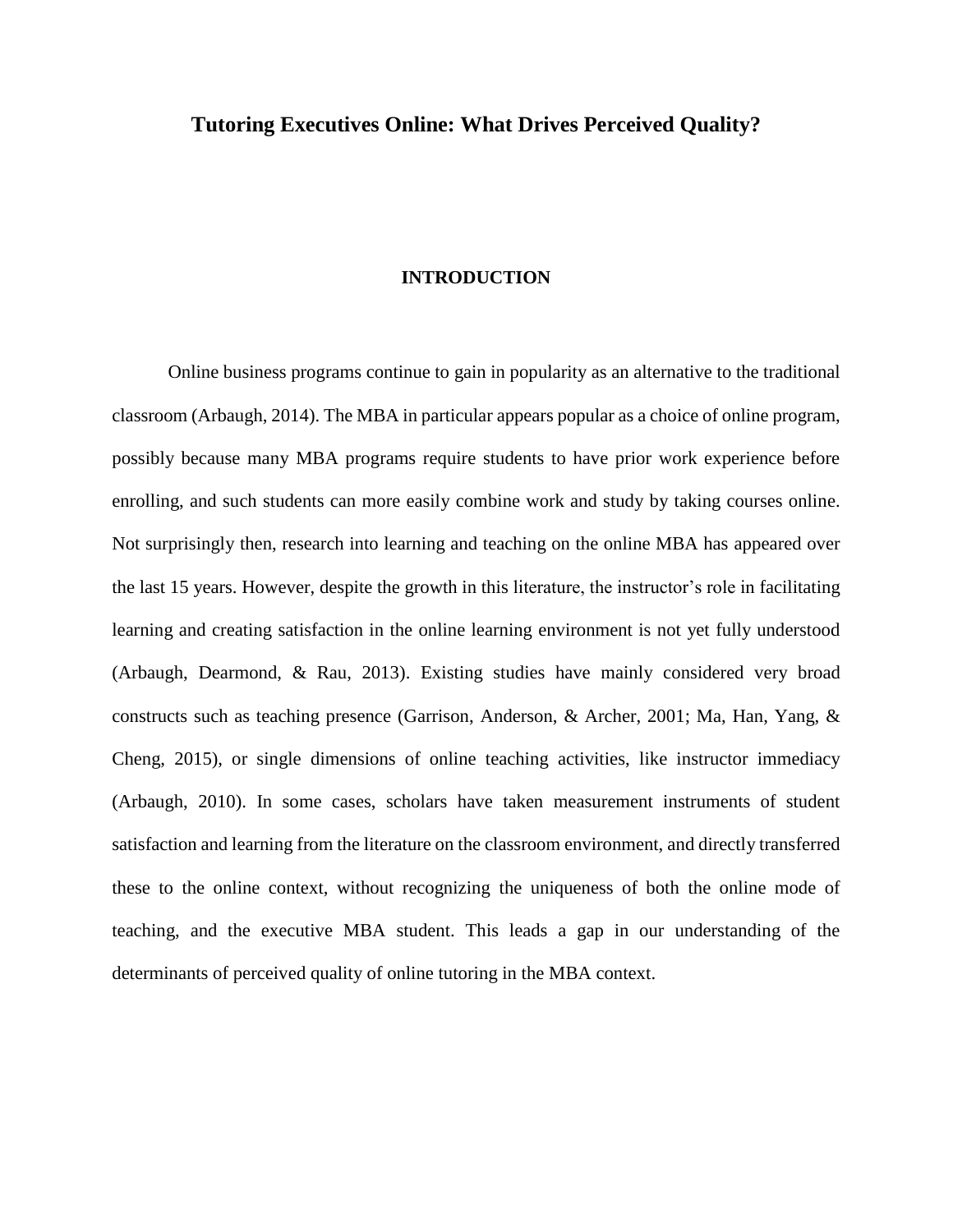Studies of online tutoring effectiveness commonly include both student learning and student satisfaction as dependent variables, often to be explained by the same independent variables. Whilst many studies do report positive correlations between satisfaction and learning, some also report low or even negative correlations (Clayson, 2009). In view of such inconclusive evidence of any link between learning and satisfaction, it seems necessary in studies of online learning to more clearly differentiate between student learning, as measured through standardized tests, students' perceived learning, as measured through survey instruments, and student satisfaction with the course they are taking, typically also measured through surveys. The factors driving student satisfaction with their course and tutors, and the factors affecting learning, are most likely different. As studies have typically looked for factors affecting learning, and then assumed these would also drive satisfaction, there is a need to re-explore student's perceptions of teaching quality in the online environment.

Modelling the factors determining the level of student satisfaction on online MBA programs requires three steps. Firstly a determination of relevant factors, secondly the creation of adequate instruments with which to measure these factors, and thirdly the actual measurement of the factors. The same applies to the measurement of satisfaction. In this paper, we aim to explore only the first step, focusing in particular on the role of the online tutor, in the asynchronous online MBA environment. The question we ask is what factors determine perceived quality of tutoring? We present the results of a qualitative inductive study exploring student's perspectives on quality of tutoring on a British online MBA, catering to a global audience of executives.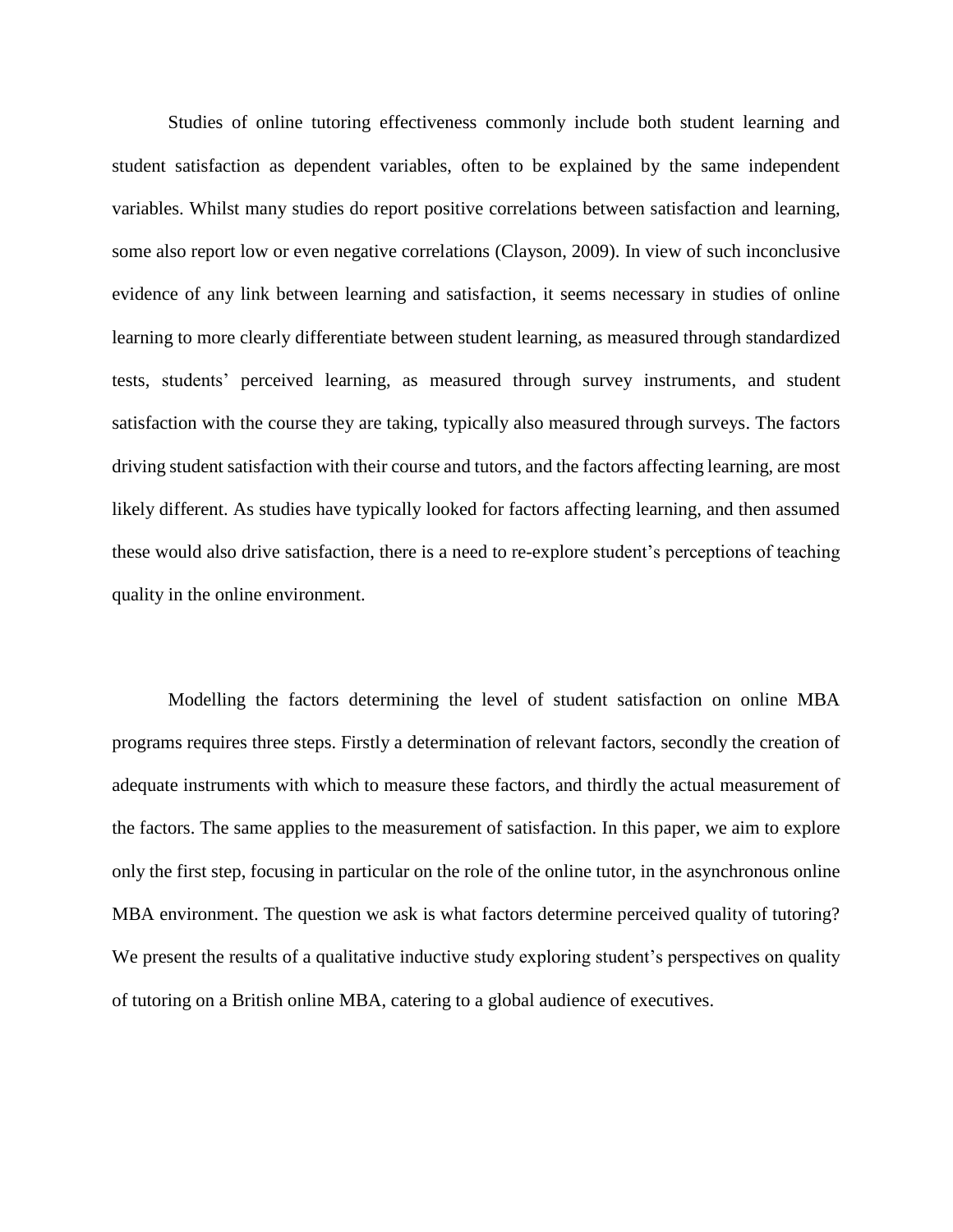#### **Dimensions of Student Satisfaction**

Student satisfaction is commonly monitored by universities around the world. This is done for a variety of reasons, including as a way of giving students a voice, and a way of benchmarking, controlling and rewarding teaching staff. However, the measurement of student satisfaction with their courses and tutors is not without controversy. For example, it has been questioned whether satisfaction is associated with learning, and to what degree. Numerous studies have reported positive correlations between course evaluations and student learning (Beleche, Fairris, & Marks, 2012), but the evidence is far from unanimous (Clayson, 2009). A recent highly publicized study even found a negative correlation between satisfaction and learning, and concluded that student evaluations are very sensitive to conditions at the time of filling them in, even meteorological conditions (Braga, Paccagnella, & Pellizzari, 2014). Why should we still measure student satisfaction?

One reason such monitoring of satisfaction may be important for MBA programs, regardless of whether or not learning and satisfaction are actually associated, is that many MBA rankings use student satisfaction questionnaires as a program performance measure (Collet & Vives, 2013). Another reason is that word of mouth recommendations are an important factor influencing the choice of MBA, and such recommendations are more likely when a student is satisfied with teaching staff (Bruce & Edgington, 2008).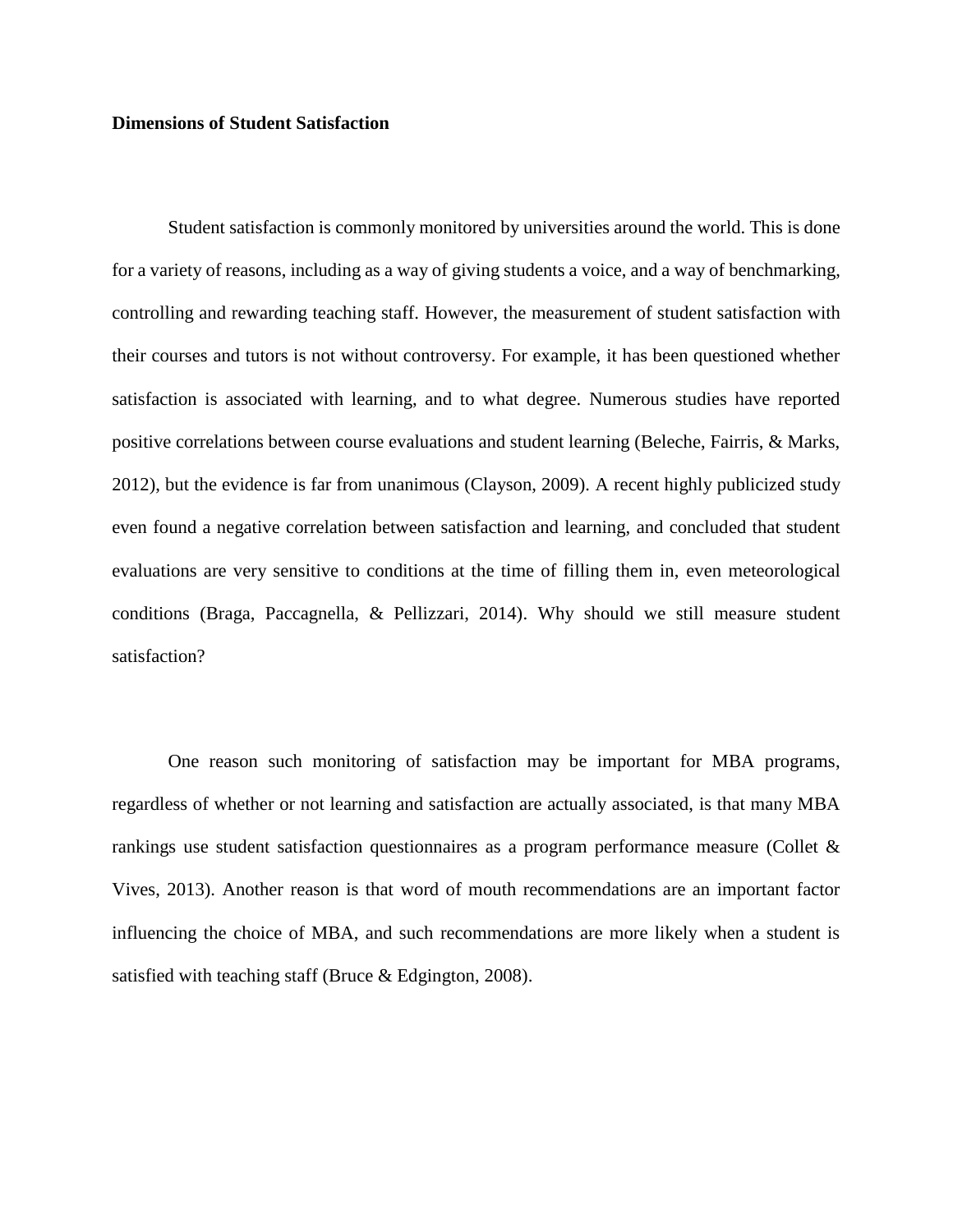Unfortunately relevant studies in the literature have tended to amalgamate learning, perceived learning, and satisfaction. It has been recognized that student satisfaction with online courses will be driven by different factors than satisfaction in the classroom environment, but not that the factors driving satisfaction may be different than those driving learning. For example, the most popular early conceptualization, or framework, for organizing dimensions of satisfaction and learning has been the community of inquiry (COI) framework (Garrison, Anderson, & Archer, 1999; 2001). According to this framework, success in online instruction is dependent on the creation of a community of learners, where learning takes place through three interrelated elements, which are referred to as social presence, cognitive presence, and teaching presence. Cognitive presence is defined as "the extent to which the participants in any particular configuration of a community of inquiry are able to construct meaning through sustained communication" (Garrison, Anderson, & Archer, 1999, p. 89). This way of viewing the online learning environment has clear similarities with sense-making theory (Weick, 1995), suggesting that learners, teaching staff, and perhaps even administrative staff on an online program engage in collective sense-making processes, that alter the understanding of all involved, creating shared experiences and new meanings. The second element of the COI framework is social presence, defined as "the ability of participants in the Community of Inquiry to project their personal characteristics into the community" (Garrison, Anderson, & Archer, 1999, p. 89). The final element is teaching presence, defined in terms of both the design of the educational experience, and the facilitation, typically carried out by online tutors, or by a mix of tutors and course participants.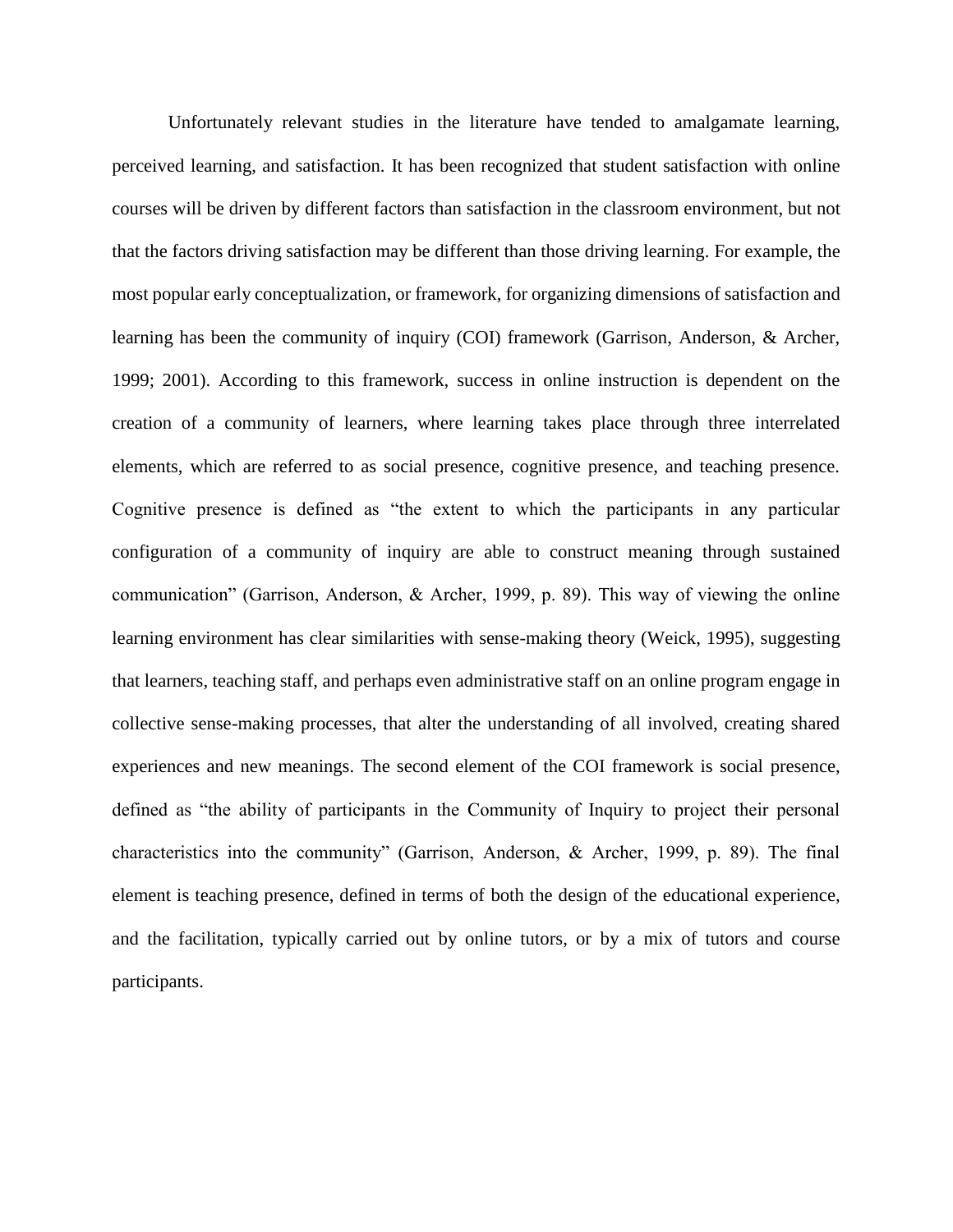Whilst this framework focusses on learning in the online community, and clearly is labelled a framework, and not a theory, numerous studies have used it as a theory with which to analyze satisfaction as well. The COI framework was not originally intended to explain satisfaction, and the many deductive studies that have based student surveys on this framework, may therefore have missed out on other important dimensions of student satisfaction. Some studies have made assumptions about the influence of cognitive styles (Liu, Magjuka, & Lee, 2008), or learning styles (Eom, Wen, & Ashill, 2006) on satisfaction, but again without the existence of prior inductive studies to indicate such a link. In addition there is a general lack of evidence that information preferences should even impact learning (Pashler, McDaniel, Rohrer, & Bjork, 2008). A further complication is that many studies have asked respondents to compare online and offline courses and programs of study. For example, Swan (2001) asked students to rate the "level of interaction with their instructor" and "level of interaction with classmates" as compared to traditional face-toface courses, on a 4 point Likert-type scale. Some studies of MBAs have measured satisfaction simply as "medium satisfaction", as compared to face-to-face courses (Arbaugh, 2010; 2014). Such comparisons obviously require knowledge of both offline and online courses, and if we assume that satisfaction online will not be driven by the same factors as satisfaction offline, may not make much sense. Worse, as we know student evaluations are influenced by recent conditions, unless a student is simultaneously pursuing online and offline courses, asking them to compare will most likely produce unusable results.

A final consideration is that it has been shown that specific discipline differences on the MBA, such as those related to "soft" vs "hard" disciplines affect perceptions of instructor effectiveness (Arbaugh, 2013; Arbaugh & Benbunan-Fich, 2006). This suggests strongly that not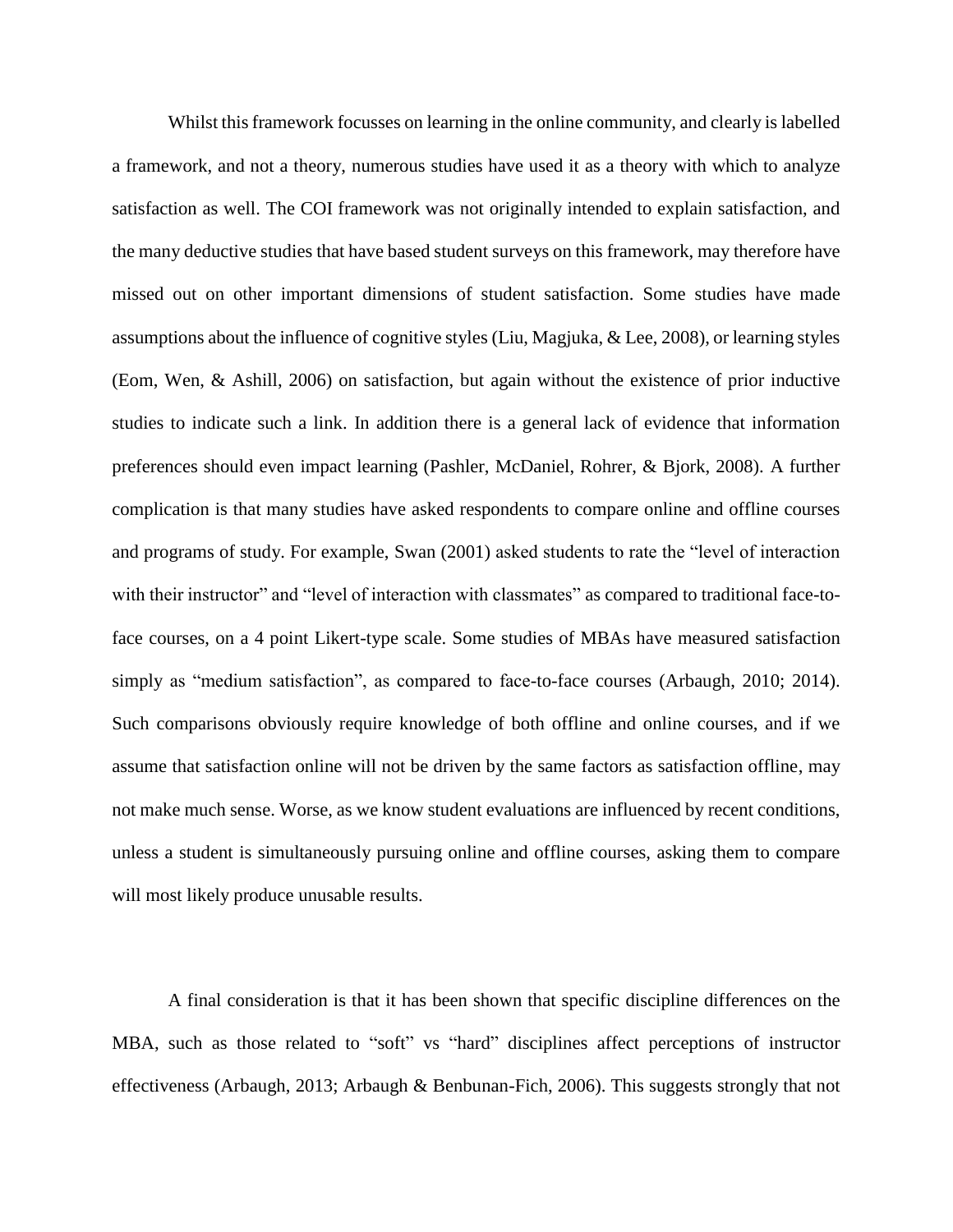only effect sizes, but possibly also the factors themselves, may not be generalizable across programs and courses. It points to the need for inductive studies in different program and course contexts to solicit the factors that may drive student satisfaction online. This paper attempts to fill this gap in the context of the industry-specific, online, asynchronous executive MBA.

#### **METHOD**

The principal aim of the data collection and data analysis is to gain an in-depth understanding of the quality of tutor support as perceived by students in an asynchronous online environment. A semi-structured interview format suitable for providing detailed qualitative data was used to gather the data (McCracken, 1993; Punch, 2005).

#### *Participants*

The participants are 12 MBA students who at the time were undertaking an industry specific online executive MBA. This MBA is one of a suite of industry specific online MBAs offered by a large London based university on a Moodle platform. Students are assigned to a learning group of around 12 students, with a designated tutor for each module (course). As students and tutors are not necessarily located in the same part of the world they are not required to have an online presence on a specific day or at a specific time. However, regular interaction is typically required to keep up with coursework. The average participant is 42 years of age. Out of 12 participants interviewed, 10 were male and 2 were female. This distribution is representative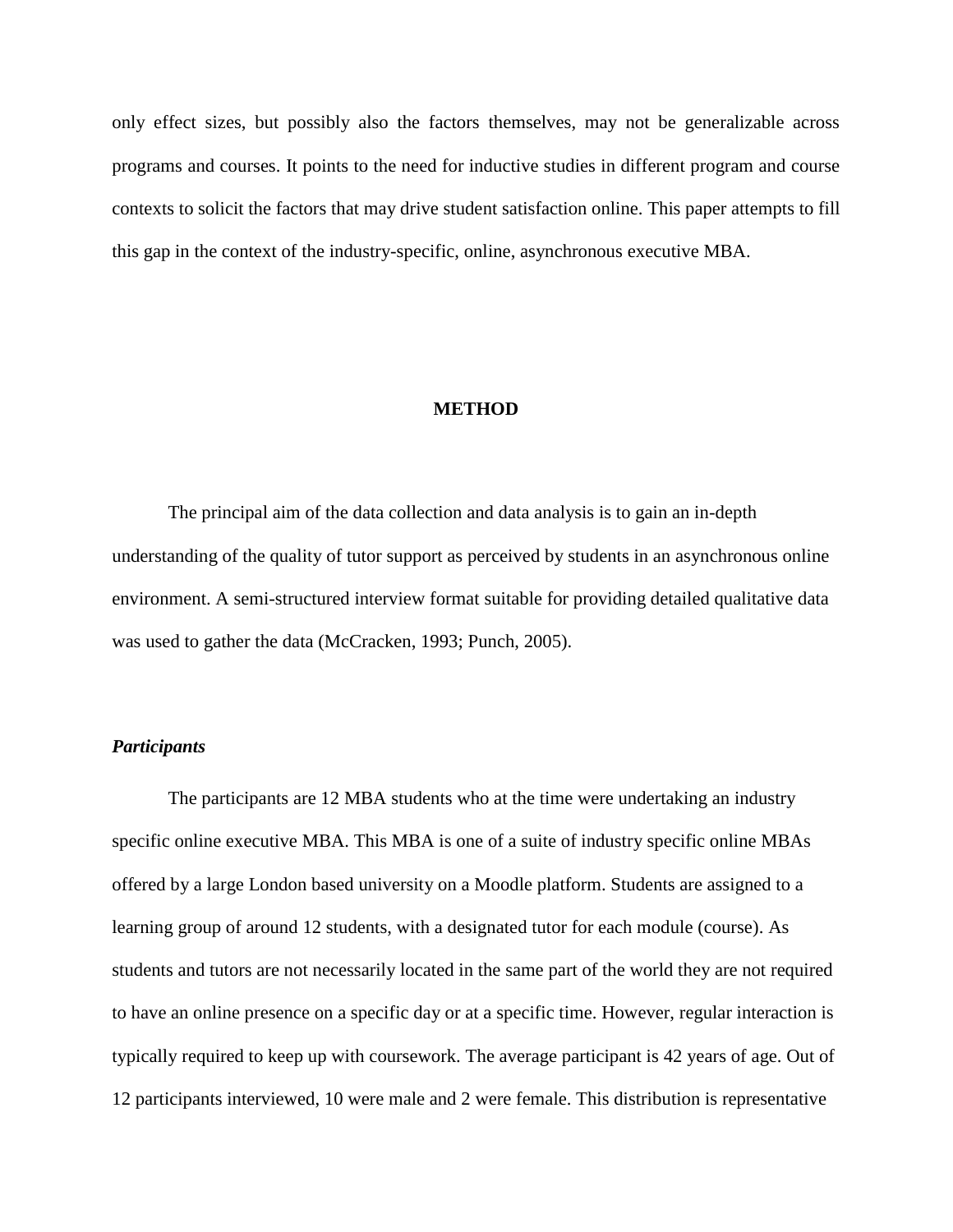of their industry a whole. Participants were from USA, EU, India, Africa and Australia. All participants are industry professionals ranging in status from junior managers to Directors. Most had a first degree or professional qualification prior to undertaking their MBA.

#### *Questions and approach*

Interviews were conducted either face-to-face, or via Skype. Two open questions served to anchor the interviews, but the discussion was left open and exploratory. The questions were (1) "what has been your experience of online tutoring on this program?" And (2) "think of the discussion board discussions and activities - could you give me some examples of good quality tutoring in this context?"

Supplementary probing questions were:

- Think of a good v/s bad tutoring experience you've had. What made it a good (or bad) experience?
- How did you feel about this?
- What impact did this have on you?
- Did this change your behavior?
- Was it helpful?
- Why? How?

The interviews with the participants were analyzed using a grounded theory approach. The use of grounded theory allowed the two researchers involved to compare and contrast themes and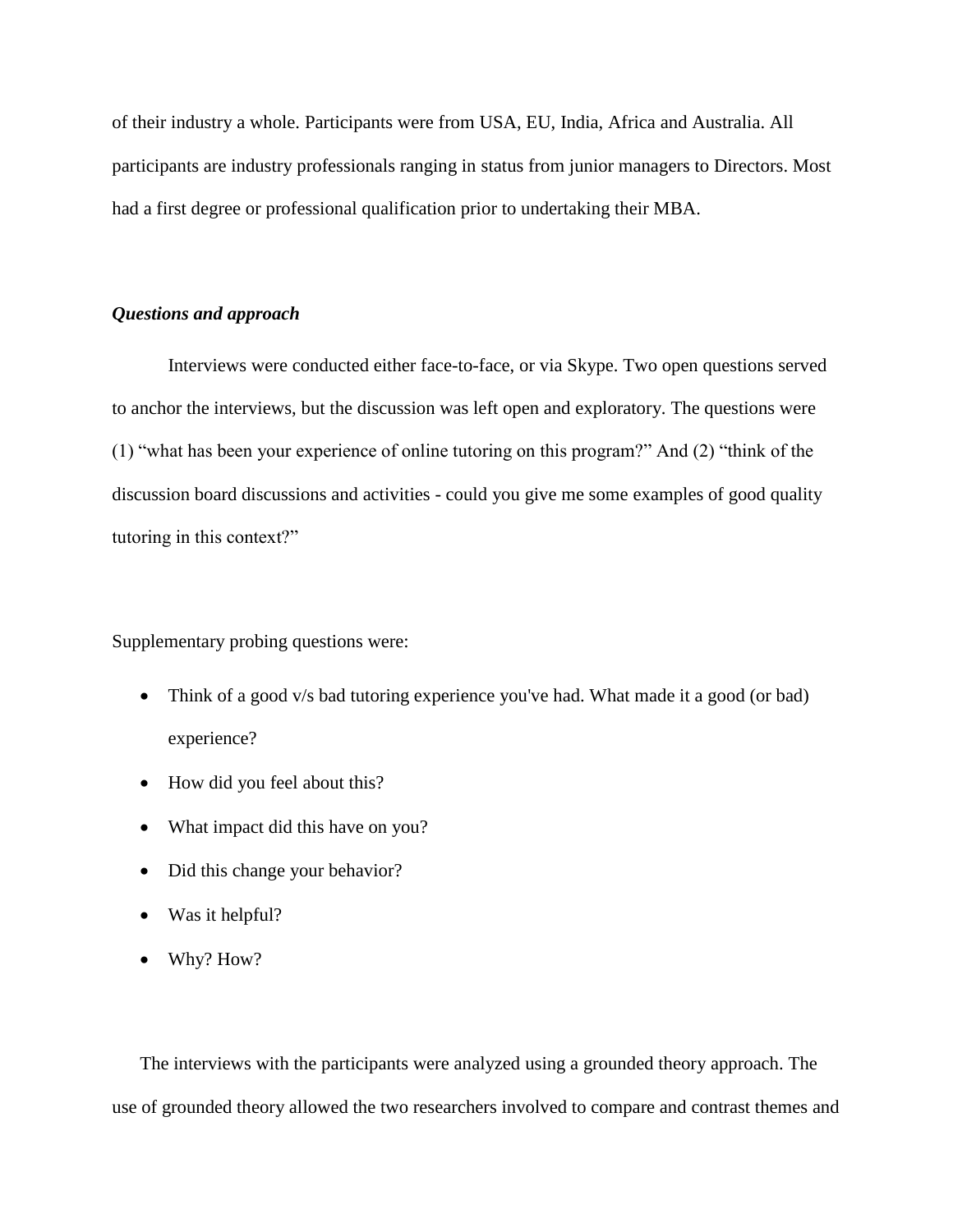relationships between the topics as discussed by participants (Strauss & Corbin, 1990). Grounded theory requires researchers to submerge themselves in the data. It involves reading the transcripts several times to identify key concepts, then analyzing any supplementary data with these concepts. This process has been labelled as 'coding' as it allows researchers to categorize data into the different concepts (Strauss & Corbin, 1990).

#### *Coding*

Coding took place in September 2015. The two researchers involved in this project initially met in a 5 hour coding session in September 2015 where they coded three transcripts together. Subsequently, each researcher coded the remaining transcripts independently. Finally, the researchers then discussed differences in their coding and eventually reached agreement. The first stage of coding process undertaken was open coding. Open coding is a process of categorization. It involves categorizing data so as to find common themes within the data (Strauss & Corbin, 1990). The process involved reading through the text to find the term "tutor support" or any related terms, such as "experience of tutoring" and "feedback." As per Charmez (2006), notes were made in the form of memos. The next stage in the coding process is known as axial coding. Axial coding identifies relationships between the concepts and how they might be categorized (Strauss & Corbin, 1990). In effect, it explains how one concept is related to another thus allowing the researchers to make connections between concepts.

#### **ANALYSIS AND DISCUSSION**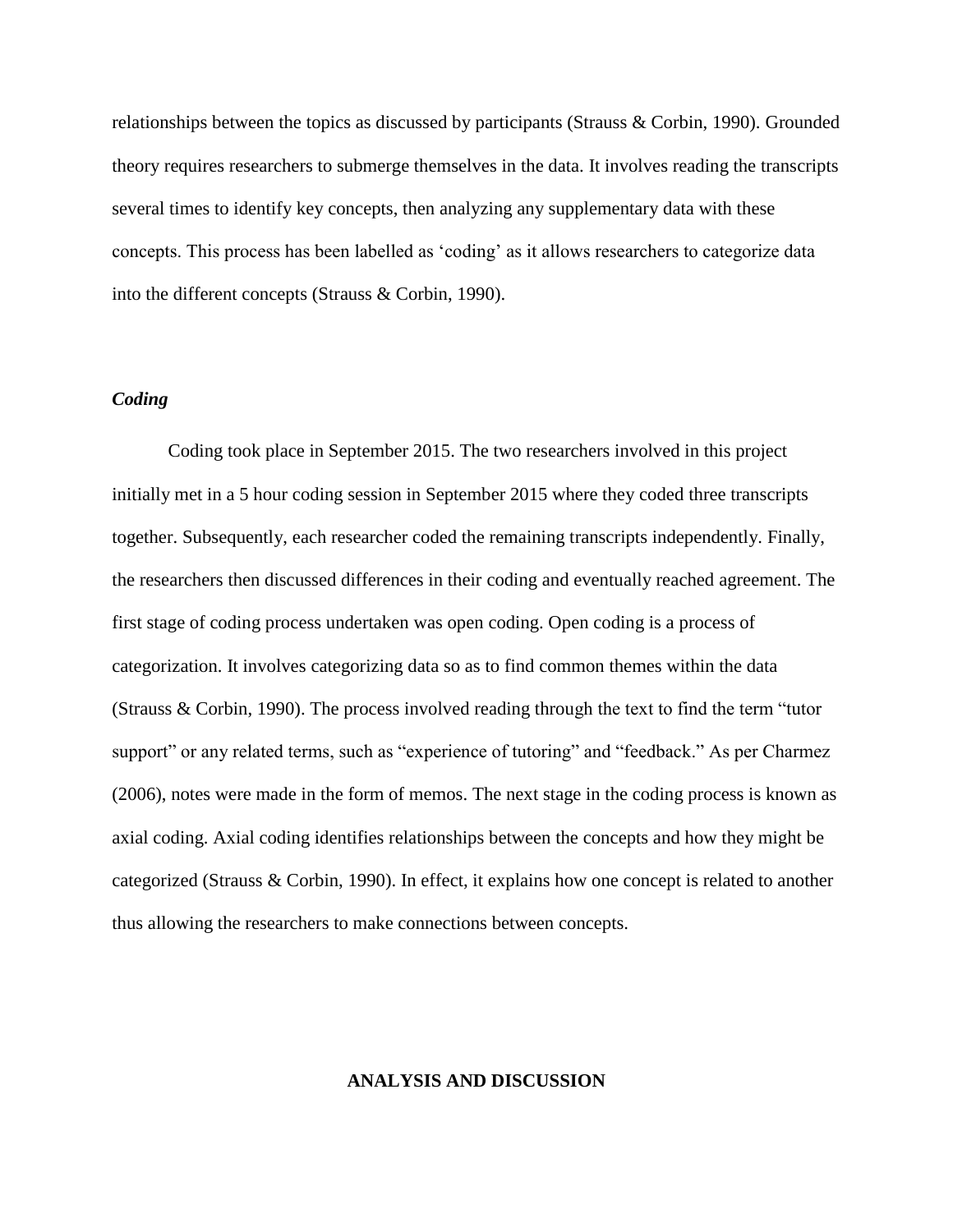The aim of the study was to determine inductively what factors contributed to MBA participants getting a sense of satisfaction with their tutors. Arbaugh (2004) has pointed to the need for students to take at least two online courses before they can draw conclusions about the medium. This condition was satisfied in our study. The participants had all completed either 3 or 6 independent courses on the MBA, and had thus been in contact with a minimum of 3 course leaders, 3 tutors, a program director, and a course administrator. This allowed the participants to compare and contrast their experience with different tutors, and reflect on good and bad experiences during their program. The themes that emerged during the coding of the interviews are discussed below. As the objective was to identify factors influencing perceptions of quality of tutoring, not quantify these, we did not attempt to rank factors according to impact. The factors are outlined in figure 1.

Insert Figure 1 about here

----------------

----------------

## *Tutor behaviors*

Our analysis showed that four behaviors in particular are associated with good tutoring, which we have labelled *motivating*; *challenging*; *helpfulness;* and *vigilance*. Firstly, students expressed appreciation for a tutor who is motivational. By this we mean a tutor who understands how to encourage and can create interest in discussions and activities. As one respondent stated: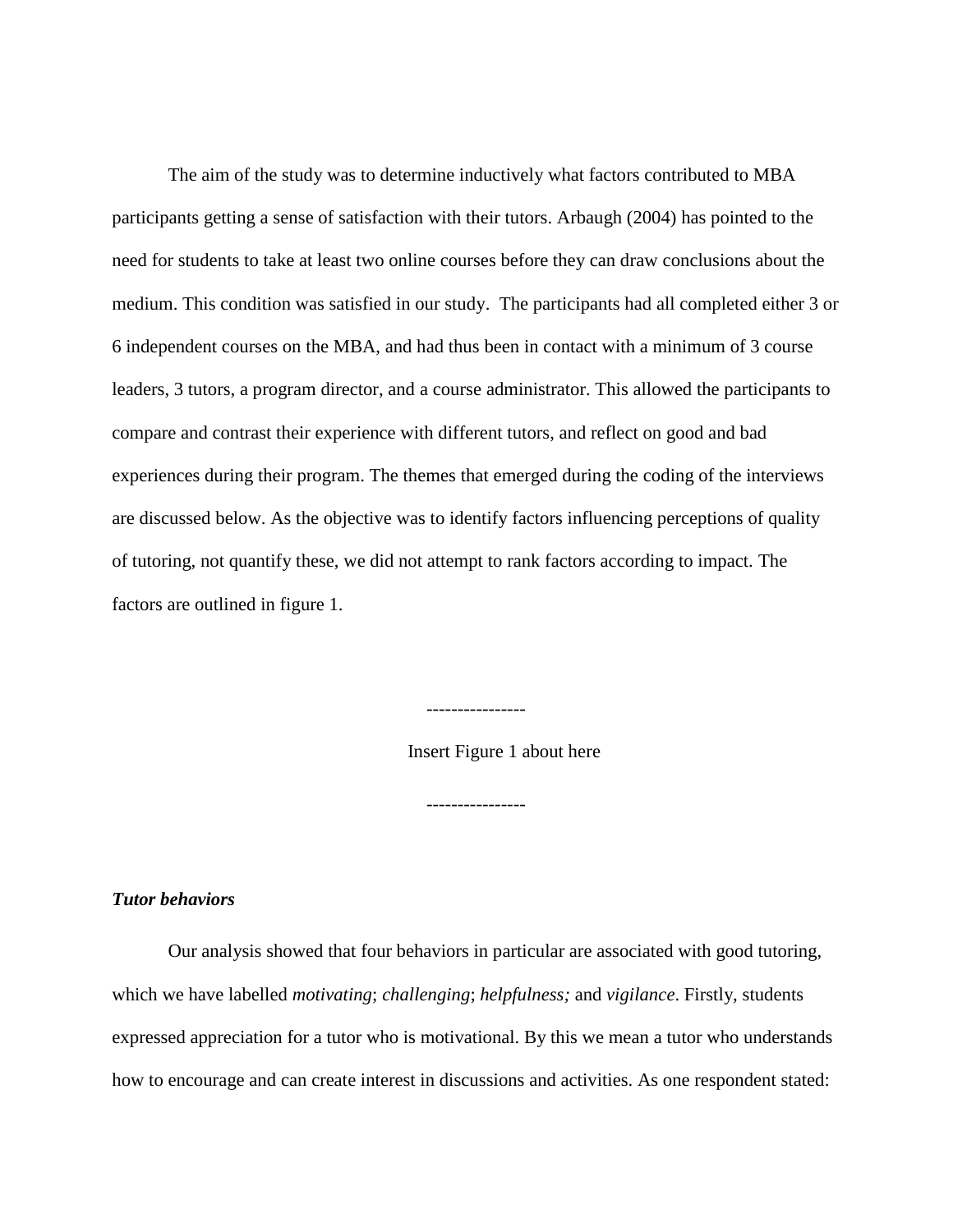*In the second module, I was, disenfranchised. Fortunately, I had a tutor that was motivating, and would spur us along sort of thing, get us going...without the tutor getting us to keep going, then it would have been hard...*

Secondly, a good online tutor is helpful and is willing to assist students outside the strict boundaries of the course materials. This was not required of tutors, but some adopted this type of behavior. It involves going above and beyond one's job description. As one respondent reported:

[The tutor would]...*add their interpretation of the unit or any other additional points that they thought would be helpful or of interest... There is more to the unit than just the course notes. There was the additional information that tutor provided.*

This is particularly relevant for industry specific MBAs. Industry specific MBAs typically contain a mix of industry specific subjects and more standard management subjects. However, some subjects are not applicable to all parts of an industry. As such, tutor support can be used as a mechanism to bridge misunderstandings, and fill gaps. As one respondent mentioned:

*It was related to marketing... [Industry X] companies aren't known for very big marketing functions. And so, it's a new area for most people who work in [Industry X]. It's an area which I felt could have done with more, say, case studies and more follow-up with the tutor on, you know, how certain marketing initiatives could be applied to the industry that we were in...*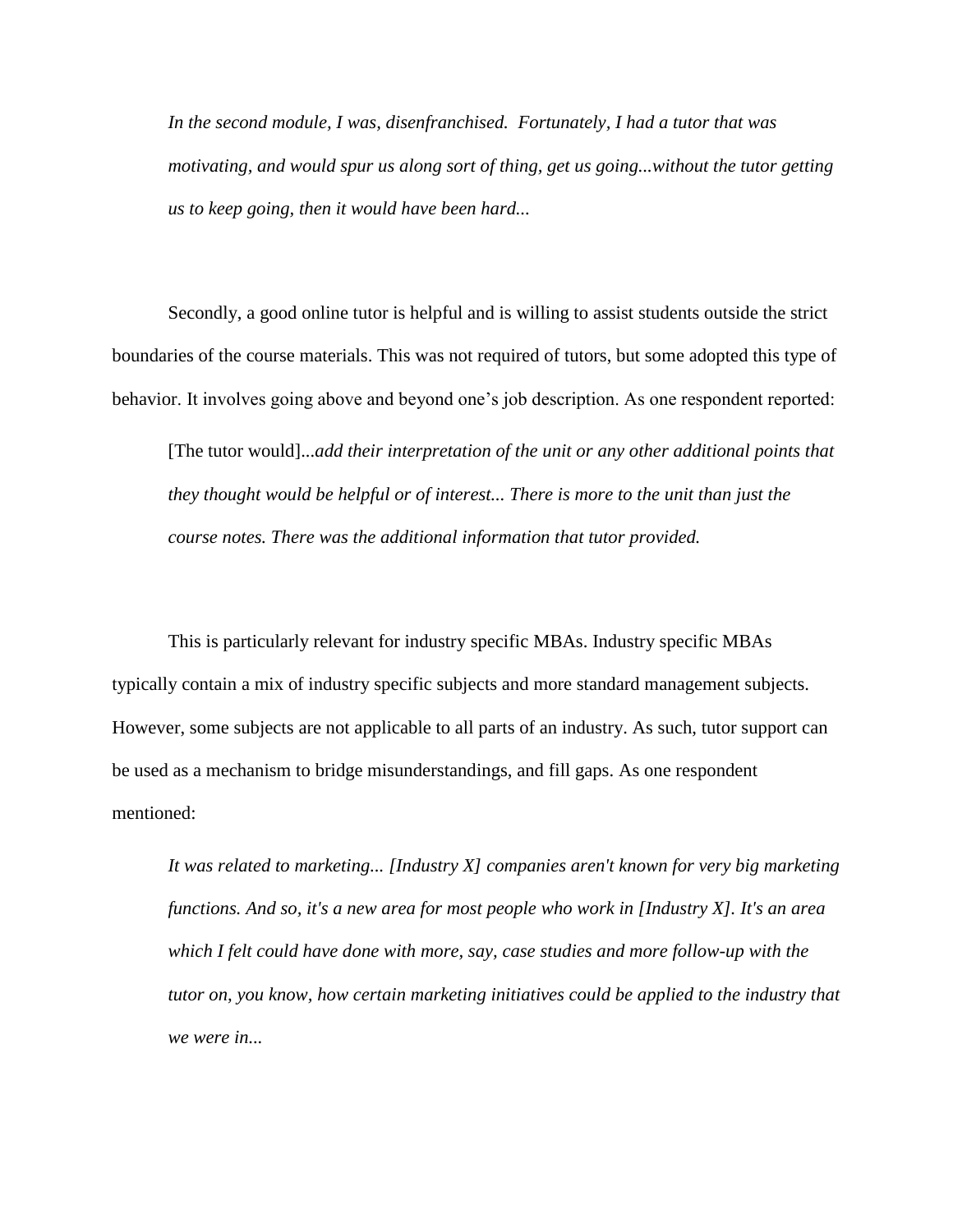A third behavior that the respondents found useful was the willingness of their tutor to challenge them. Respondents did not mind being challenged, or even provoked, by their tutor or fellow students. In fact, some respondents said they seek out these challenges. As one respondent stated:

*Well, in this last module... I made a couple of responses, and one thing that I found was interesting was the tutor, when she responded, actually challenged my response more. But it was very thought-provoking. It made me really think hard about what it is I was responding about, and whether or not I truly understood the material.*

The final behavior that respondents found useful in a tutor was vigilance. The data shows that it is not necessary for the tutor to intervene in every discussion. However, students need to know that there is someone watching. As one respondent reported:

*So it was just setting the seed for discussion or getting thoughts going. Just coming in every now and again but you knew he was there watching, or reading and participating in the discussions...as a highlight again, it would be that you know the person's there watching and he is dropping seeds of thought and giving some knowledge.*

#### *Knowledge and expertise*

The data shows that quality of tutor support is partly a function of tutor knowledge. Several respondents commented on the perceived expertise of tutors. In particular, we found that a tutor working on an industry specific online executive MBA must ideally have a combination of subject and industry knowledge, acquired either by working in the industry and/or through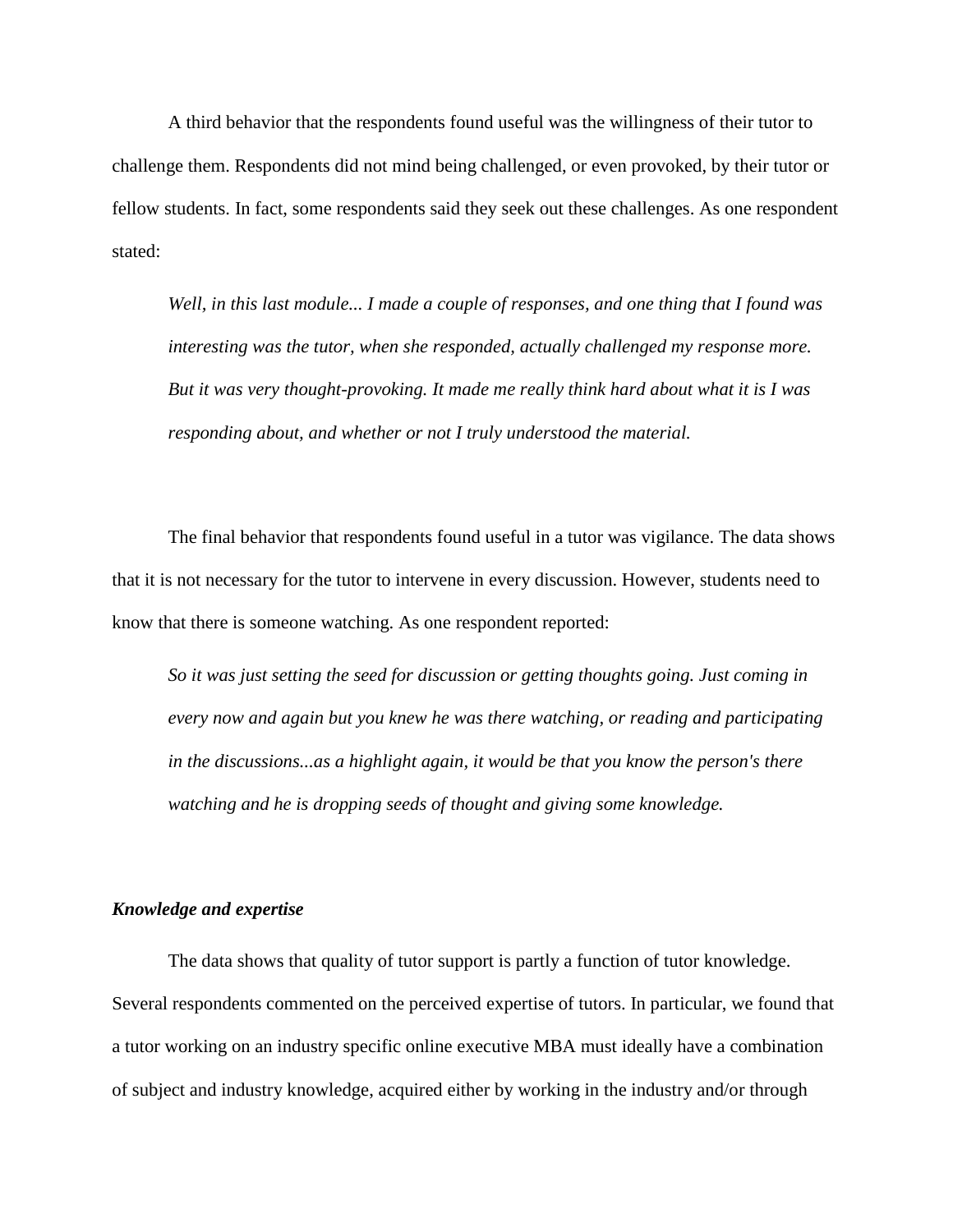higher level studies in that area, or a combination of the two. Students appeared to respect someone they perceive to be their peer or superior. If the tutor is perceived to be knowledgeable then students enjoy interacting with their tutor. As one respondent mentioned:

*I got into a lot of discussions with the tutor, on certain strategic choices and positions, and how... What the various, what's it called, trade-offs are, when you take a particular position, and how that could influence the tactical choices you make, tactical and operational choices you make in a company, and those are things that I've used a lot in my work, and it is something that has helped me grow at work also, both in terms of responsibilities, and also in terms of the functions that I have been able to move into.* 

#### *Recognition of individual context*

For a tutor, providing quality support requires recognition of the student's individual context. The students on the program are all mature professionals who are time poor but experience rich. Most of them have been away from higher education for years. All continue to work full time during their studies. As such, one of their primary needs is flexibility. They need flexibility in terms completion dates of activities and also assignment handover dates. Failure to provide this leads to dissatisfaction. As one respondent stated:

*Some tutors haven't been very understanding... We are not like students who had just come out of these bachelor's degree and then you go straight into a master's program. Your head is still tuned on, it's different when you have been out of formal education for close to 15, 20 years and then all of a sudden you have to do this.*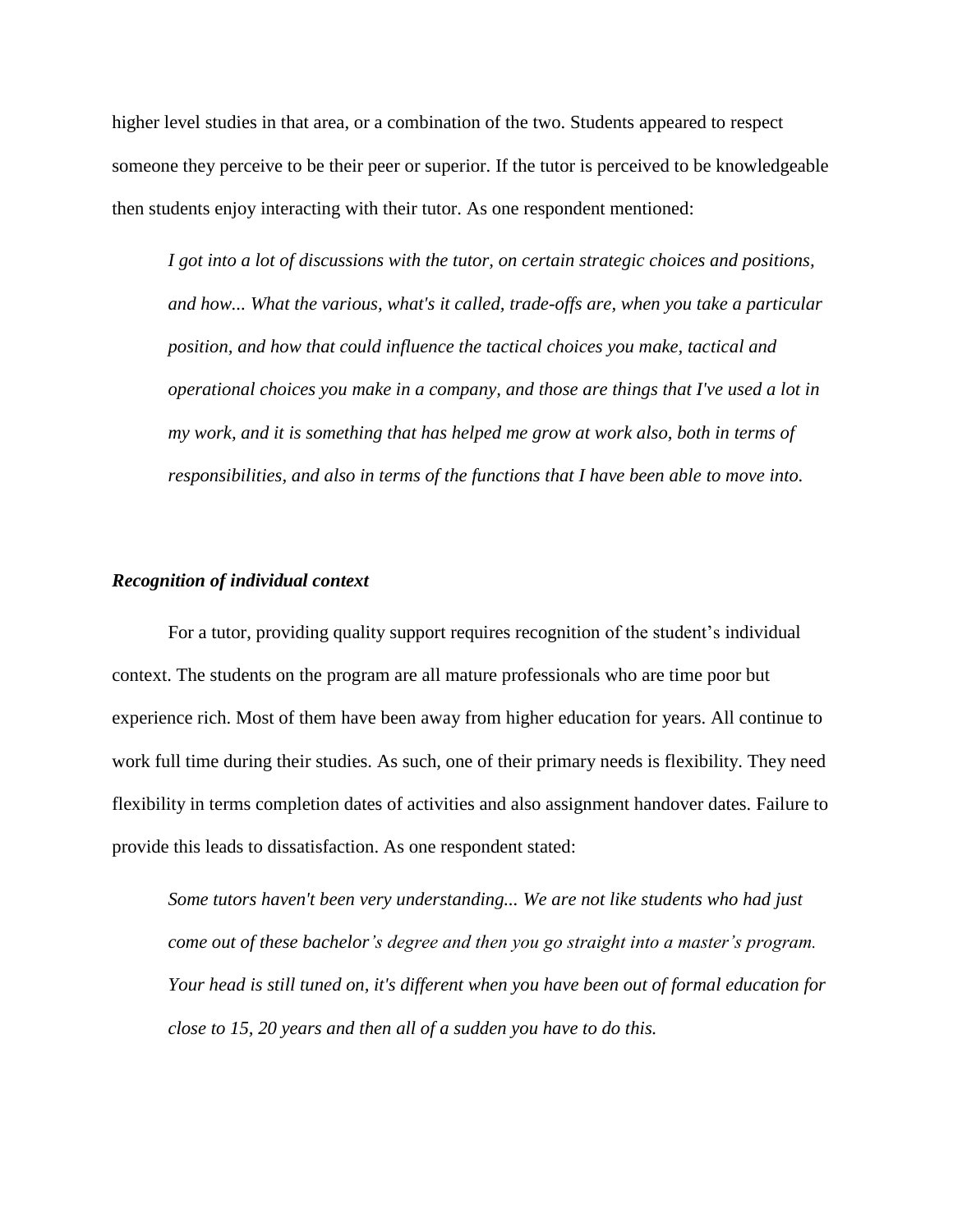#### *Cultural sensitivity*

Providing quality support on the MBA also requires an understanding of different nationalities, in terms of language difficulties and differences in cultural backgrounds. This is because the discussions in online forums are dependent on the written word. The respondents mentioned that confusion could occur in online discussions because what was written on the discussion board and what students meant to express is often different. As one respondent reported:

*Certain students wanted to say something, but they were writing something different...many nationalities, explain things, with their hands... So, you could make out that the person when you talk to him. He's trying to say something, but when he writes down, it's something else.*

## *Feedback*

Our research questions were targeted at the discussions taking place in the discussion boards. As such, the respondent answers are focused on this. However, the data indicates that the respondents did not differentiate clearly between different types of feedback. The participants discussed feedback on the discussion board but also feedback given on assignments. The discussion here will therefore include a detailed discussion of the effects of feedback on the discussion board and also a small discussion of feedback on assignments.

Most respondents see feedback as a critical issue. In fact, it is arguable that feedback is more important on an online program than it is in a classroom-based program. That is because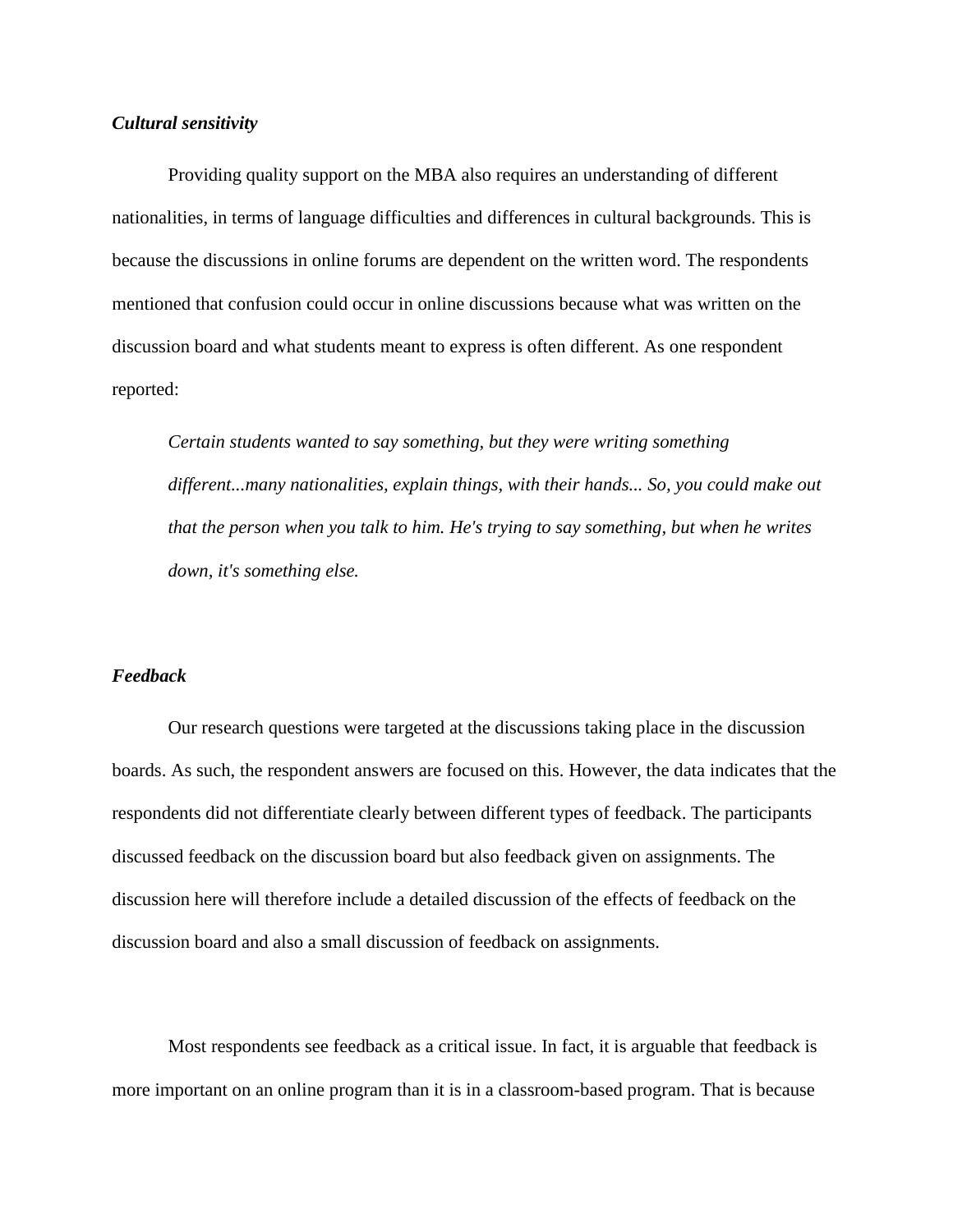most students are dependent on the discussion board for clarification and understanding. The respondents mentioned that feedback fulfils two functions: (1) setting the direction of the discussion and then correcting misunderstandings as they occur, and (2) providing reassurance. The respondents mentioned that the discussions had a tendency to drift. Students might engage in discussion not directly related to set activities, or have their own interpretation of what is supposed to be done in an activity. Students can misinterpret what they've read and do not always understand the requirements of an activity. The role of the tutor is to guide the cohort by setting the overall direction and then correcting any such misunderstandings that occur. As one respondent mentioned:

*… many times we would start with certain, say a topic, which was supposed to be discussed in a way, which was basically not... We did not really start it off well, but we were immediately told that... saying that "I think this is not the correct way, we have to maybe think in another way." He would not pull you down, but he would just guide you and coach you...*

Another respondent stated the following:

*... it doesn't need to be a lot, it was just getting the conversations going and then saying, "Hey, that's a good point. Well what about thinking about that?" So there's not a lot to write, but it sets direction that gets thought going.*

The opposite is what happens when a tutor does not give any feedback throughout the course. As one respondent reported: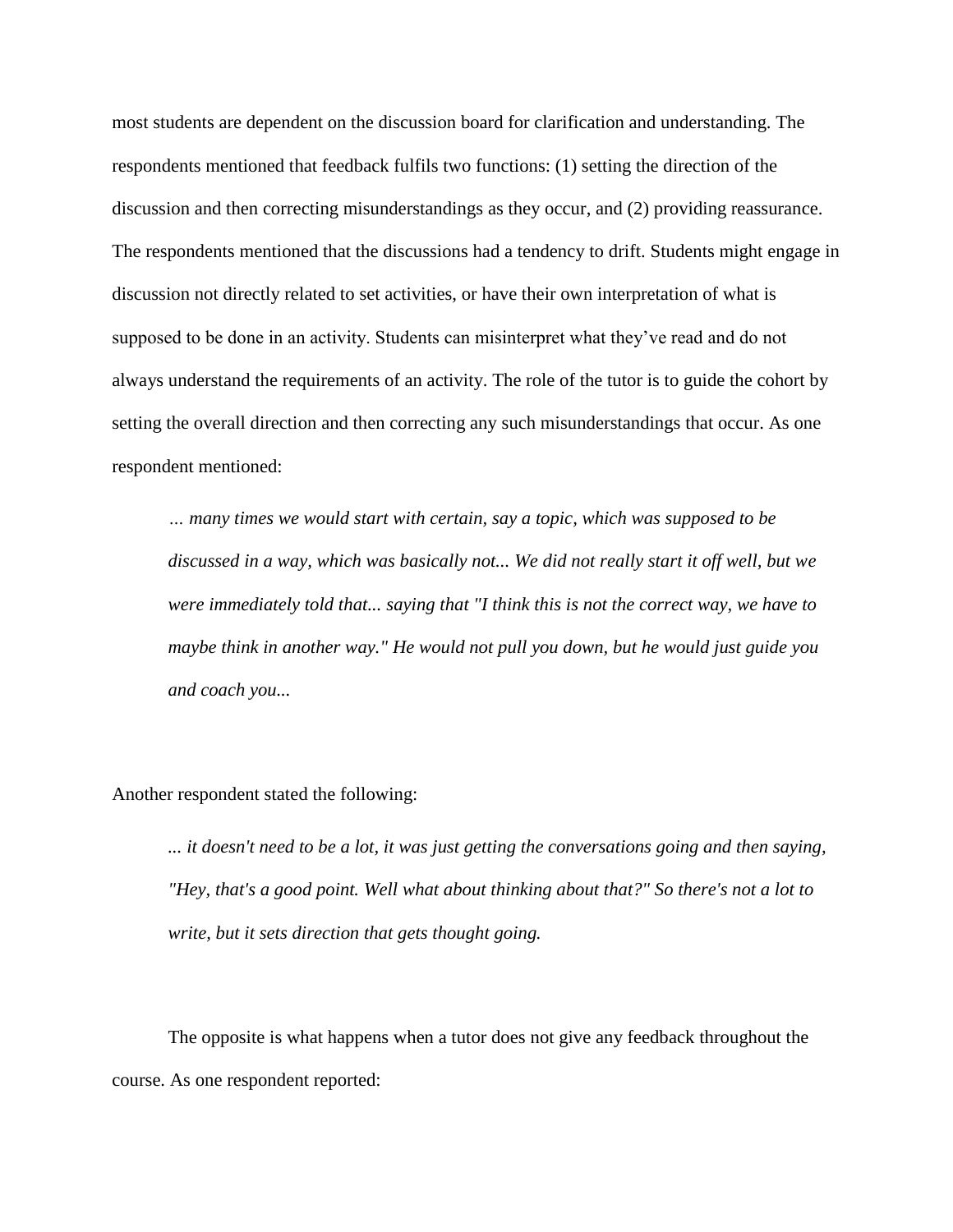*Bad experience had been when there's total silence. There's total silence and we do not get any feedback, and the whole module is completely almost done, and suddenly the tutor comes up, and he says, "Okay, everybody has done good." What good? Basically, we don't know what we did. So complete silence from the tutor is the most irritating, of all these items, I would say.*

The other issue mentioned by respondents is minimal or redirected feedback. Minimal feedback is exactly as it sounds. Re-directed feedback occurs when the tutor answers one question with another question. Another respondent mentioned:

*....when a question was asked...a direct answer usually wasn't provided. It was more of "What do you think?" was provided. In other words, you can answer this yourself...The actual quote was, "What do you think?" Somebody asked him his opinion, he said, "Well, what do you think?"*

However, respondents could also separate feedback from learning. Some students need a lot of feedback to learn but others need very little. Some respondents mentioned that they have their own learning strategies, which sometimes includes bypassing the tutor. Two out of the twelve respondents stated that they had developed their own learning methods. These respondents were either too busy to log in regularly or they were located in inhospitable areas with minimal internet connection. As one respondent reported:

*I'm not sure if it really relates to your own way of learning but I generally get more out of self-study so to say, and not so much with what the tutors brought into the discussions... I*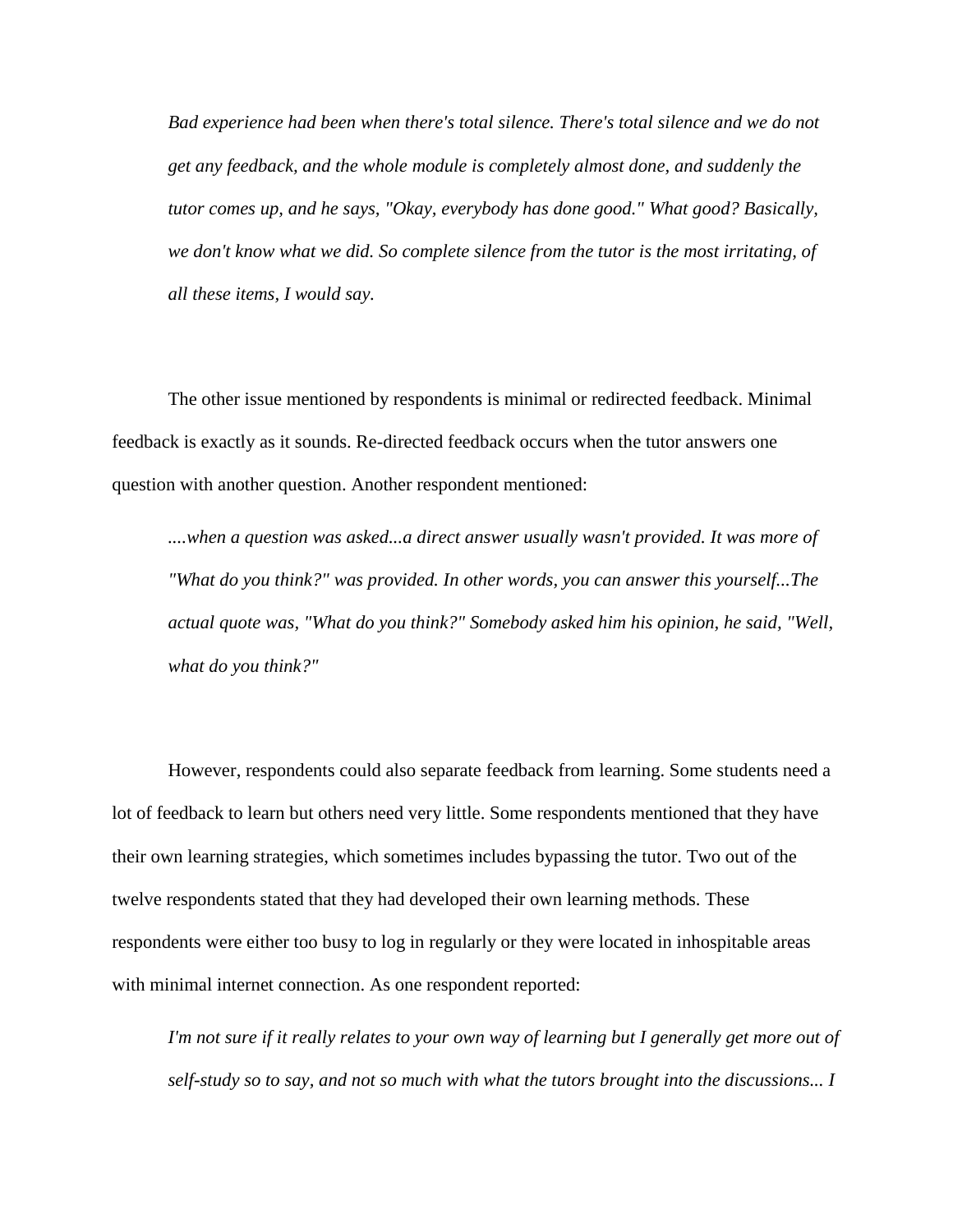*wouldn't say that the tutor participation really provided the skills and knowledge that you would otherwise acquire on the starting of the particular module.*

#### *Tutor engagement*

Our analysis shows that the perceived frequency of interaction on the syndicate discussion board is related to the perceived quality of tutor support. This indirectly confirms the results of Arbaugh and Benbunan-Fich (2007) who found learner-instructor interaction to be associated with perceived learning, and appears to be a virtuous cycle. The more the tutor engages with students the more the students engage with all aspects of the program. As one respondent mentioned:

*Somebody who's good is somebody who's engaged, who shows an interest, and drops that pool of wisdom, or that food for thought every now and then, rather than just being there and coming along and saying, "Well, that was good work," or "That was bad work," or not saying anything at all. The lectures that I had the most fun working with were the ones that would every now and then pop into a discussion that was going on to whatever extent was and say, "Well, how about this, guys?" And suddenly, the whole thing would be a new idea, and in a whole new direction.* 

Having said the above it is worth commenting that one respondent did notice a difference between classroom engagement and discussion board engagement. Tutor engagement is lower on the discussion board as when compared to classroom engagement. As one respondent stated: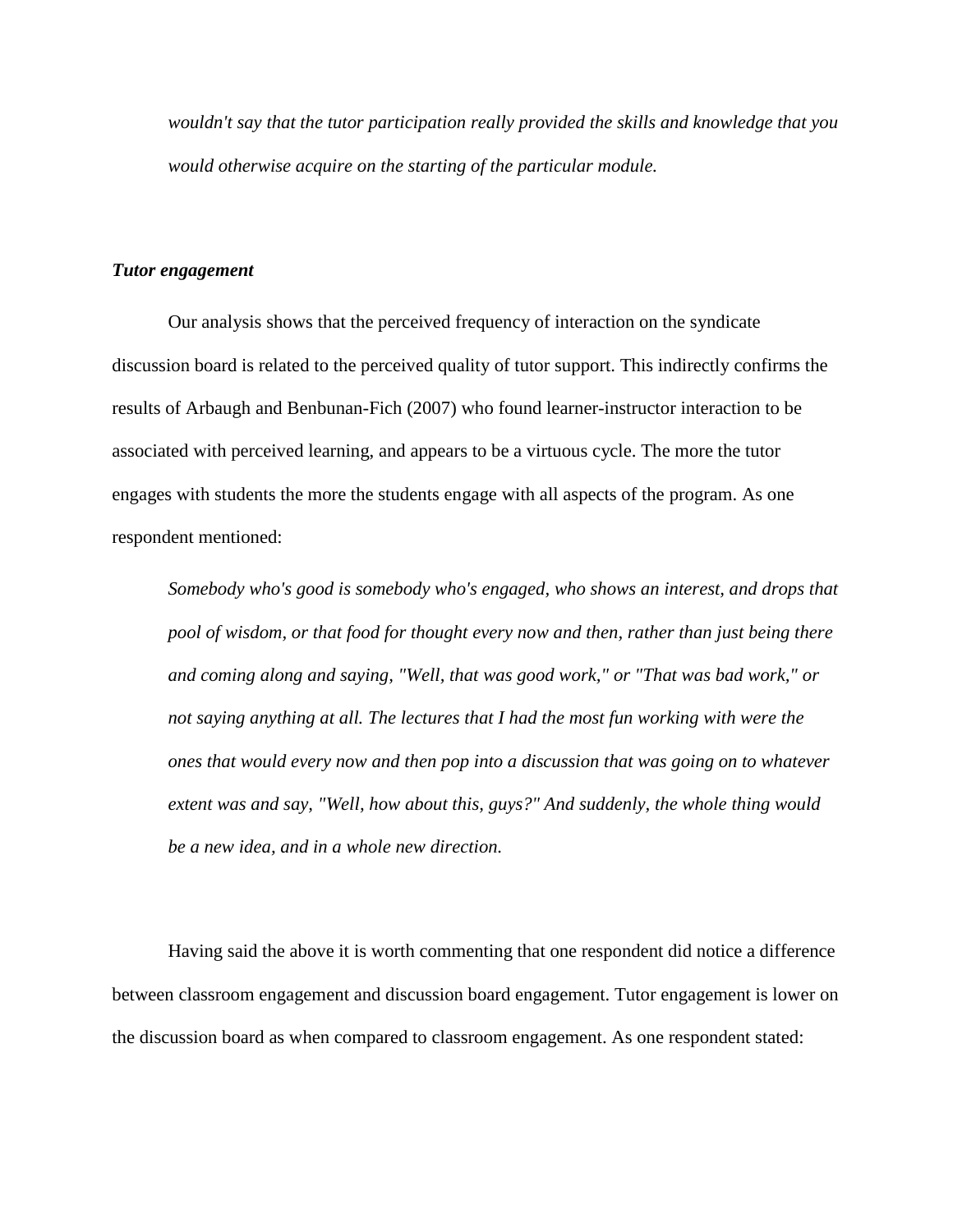*....you do expect a lot of things, and obviously then we did discuss this, and a lot of students had the same feeling that they really didn't achieve what they could've done maybe in a classroom discussion.*

Another issue related to tutor engagement is equity of feedback. This was not a significant issue found within our data but it was raised by one respondent who felt that some tutors appeared to show favoritism when commenting on the work of students on the discussion board. As that respondent mentioned:

*Well, on certain things, for the most part, I'd see responses back on certain people's posts, but not on others. And on a couple of occasions, I noticed that the same people were getting responses and others were not. Initially, I felt a little slighted. But, of course, being a grown up, I understand things are what they are, so I let that go, and just started trying to participate a bit more to see if I'd get more interaction.*

#### *Timeliness of feedback*

Our analysis shows that timeliness or speed of response is critically important to a student's perception of the quality of tutor support. Students like rapid, but don't need instant, feedback. They are located in different parts of the world and understand that responses cannot be instantaneous in the asynchronous learning environment. But, they do expect an answer within 48-72 hours. The threshold for dissatisfaction for timeliness appears to be 1 week, which is the length of a unit of study within each course (10-12 weeks/units per subject). As long as students receive feedback within a few days and before the unit has ended they tend to be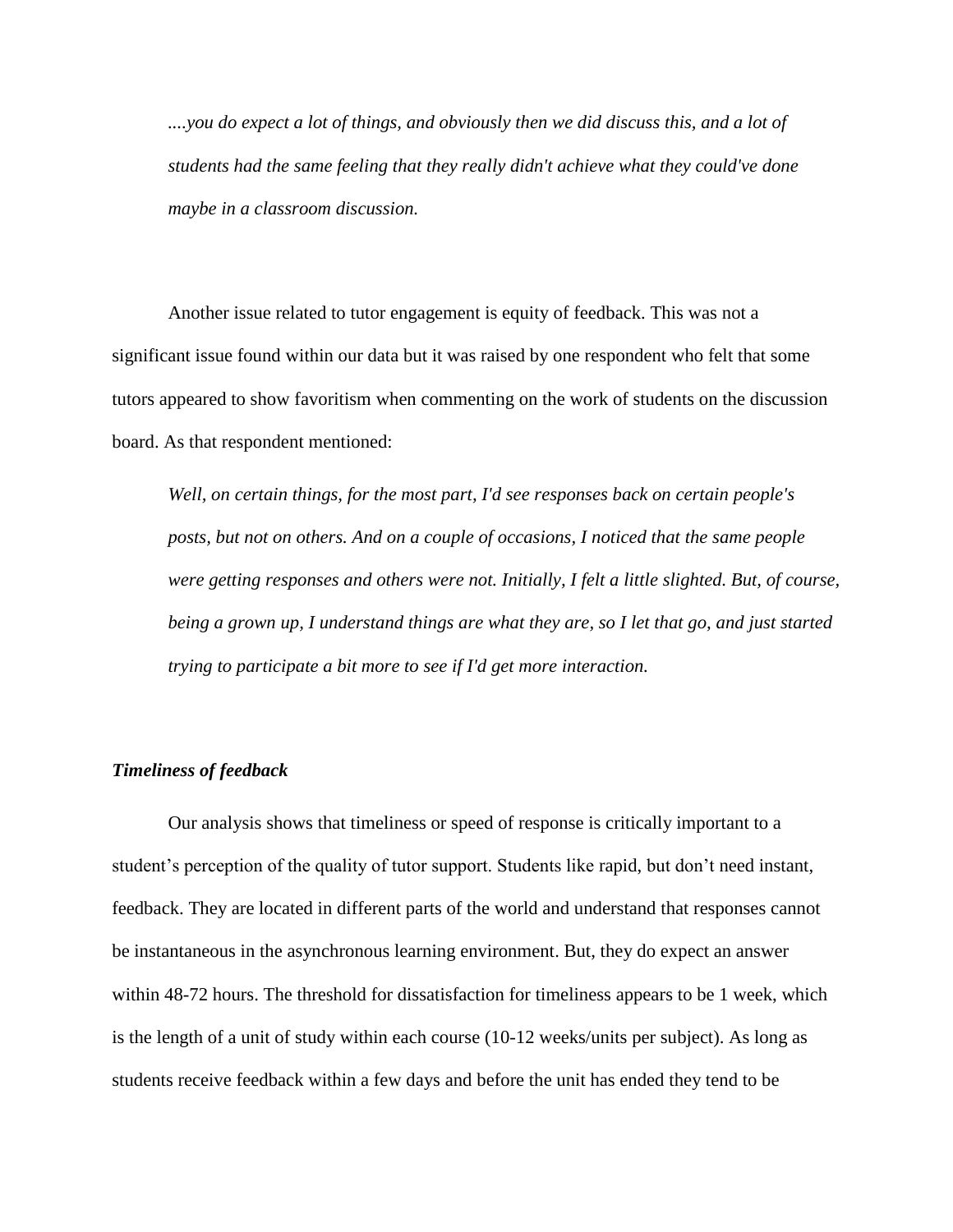contended. Tutors should avoid situations where feedback is given on a unit after the unit has been completed as students do not like having to go back to a unit that was completed a week or two ago and then working on it again. As one respondent reported:

*The tutor, obviously, should not be... Because of the time zone, I would say, okay, you do get... Say within 24 hours, you would start getting comments coming from different students. And obviously, there... I think, even if the tutor on alternate day basis is looking and responding, it's still acceptable [...] Some of the units are very small, they normally get over in two or three days. So if you're already on the third unit, and you start getting comments on the first unit, you start... It's a little bit of extra work. So when the tutor's responding, they're responding within the same unit rather than responding two or three units down the track.*

Interestingly, positive and negative feedback are both positively linked to the perception of quality of tutor support. Some of the respondents were happy to receive positive feedback. They associated positive feedback with being on track. Others were ambivalent about receiving only positive feedback (as they believed that it offered them no way to improve) and as such they took more interest in receiving negative feedback. As one respondent stated:

*How you learn better is when you get negative feedback, when you get information from, say the tutor, saying that "I think this is not the correct way, we have to maybe think in another way."*

Another respondent mentioned the following: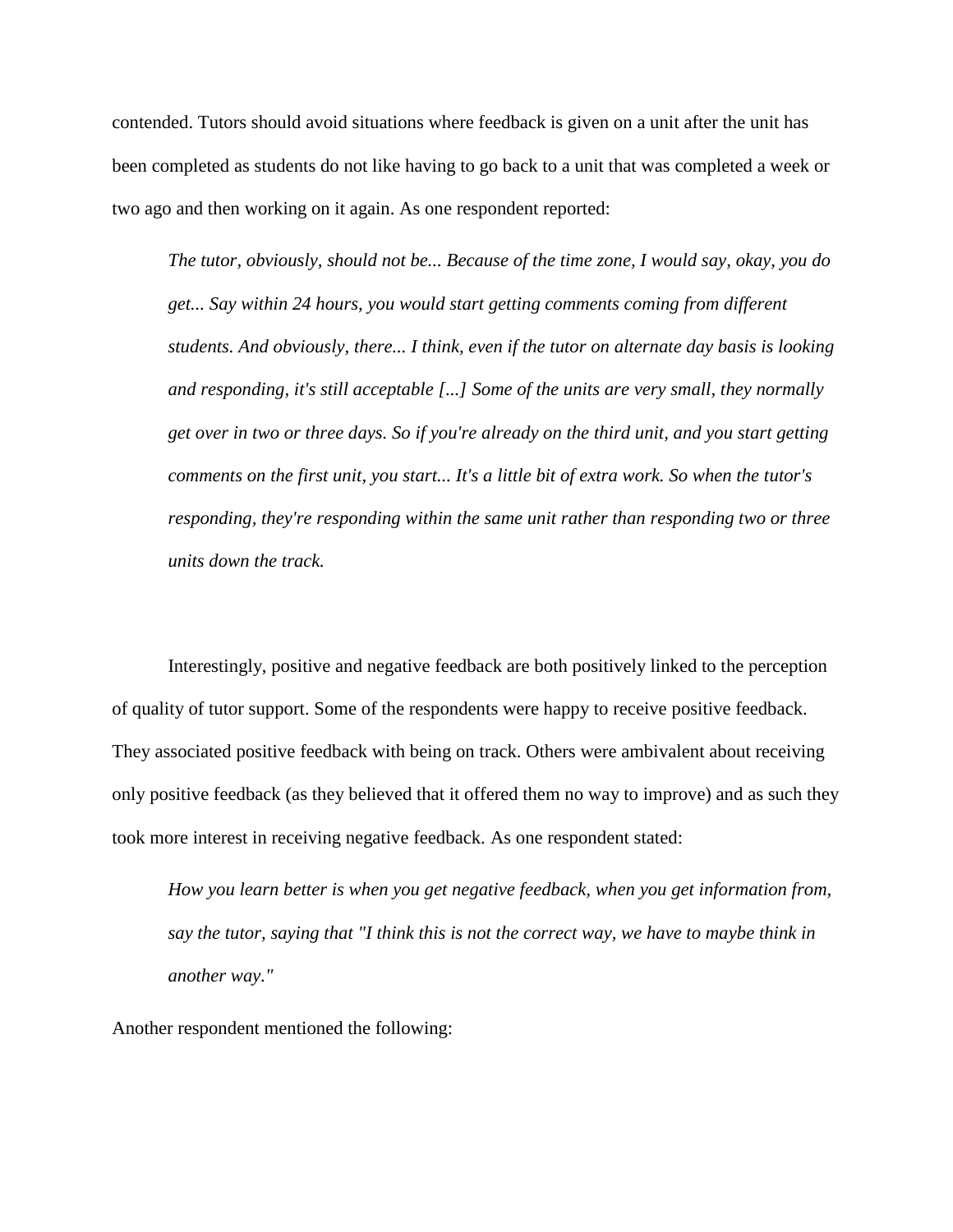*Yeah, because sometimes I think it could be frustrating but it's maybe because it's not like what I want to have or to hear. It's maybe like I feel like I'm right and then finally someone says, "No, you are not."*

#### *Assignment feedback*

Our data also contained passages on assignment feedback. When it comes to receiving feedback on assignments one respondent felt that on occasion the feedforward (formative feedback) given to students on the discussion board was inconsistent with the feedback later given on assignments (summative feedback). Another respondent felt that the feedback given to the students on assignments was not detailed enough considering the amount of effort they placed in completing the assignment. Lastly, yet another respondent thought that the tutor sometimes did not read the assignment properly which caused him/her to be unduly harsh in their comments. The above is inconsistent with quality tutor support. However, these comments are similar to those generally expressed by students on degree programs, and are not particular to the role of online tutor. As such, they were not investigated further.

#### **CONCLUSION**

Aside from offering a list of constructs that could usefully be measured in a quantitative study to determine what factors influence satisfaction the most, our findings have some implications for directors of online MBA programs. Recent evidence suggests firstly that tutors' beliefs about effective tutoring vary across disciplines (Jelfs, Richardson, & Price, 2009), and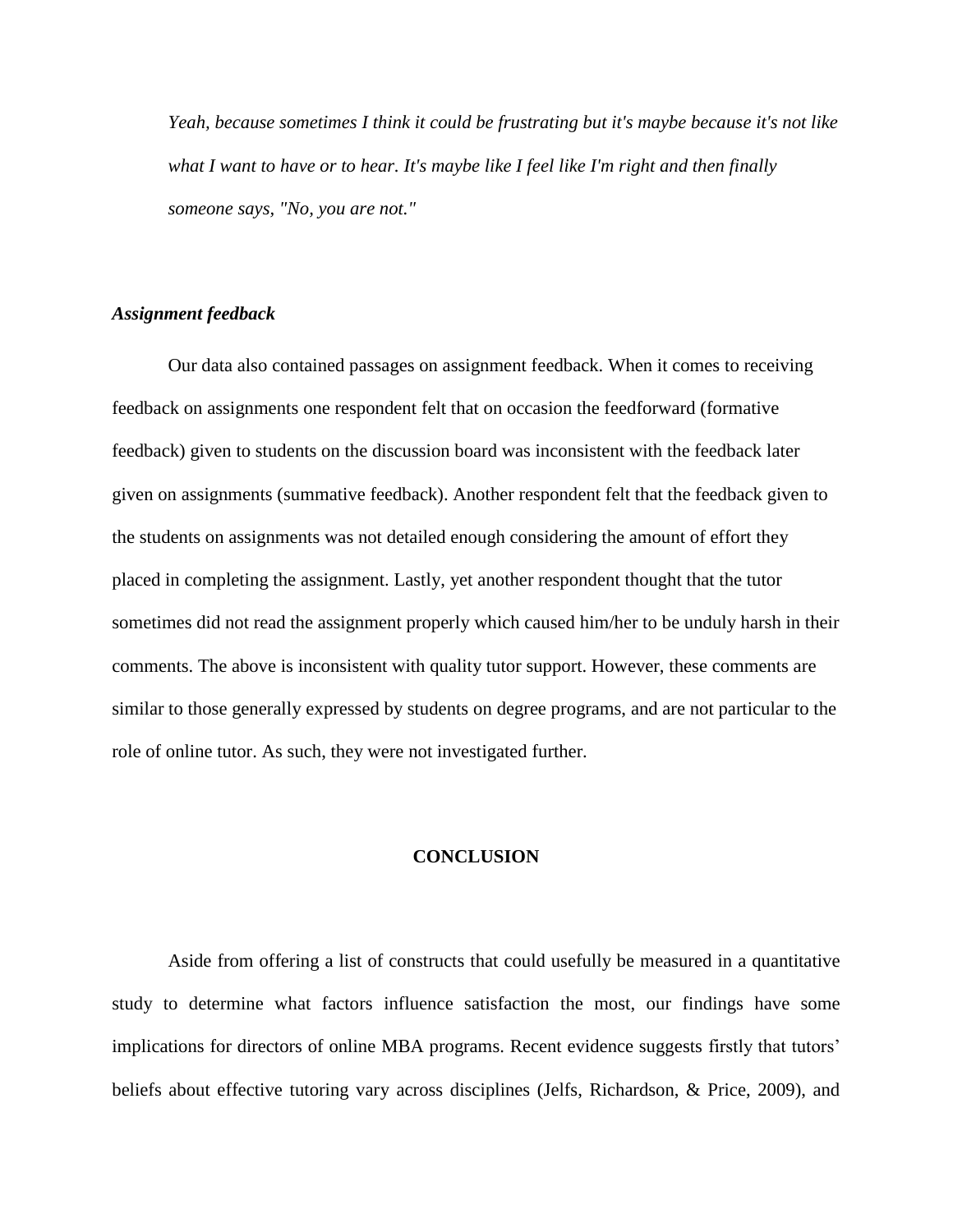secondly that e-learning managers mainly focus the professional development of tutors on technical skills (Wilson, 2012). Our analysis shows that the perceptions of tutor support on the online executive MBA are affected by the attitudes and behaviors of the tutor, their theoretical and/or industry expertise, contextual understanding, and cultural sensitivity. Such attitudes should be in focus when recruiting and developing tutors. Our respondents appeared to expect similar behavior from tutors on all modules, and reacted negatively to deviations. Tutors from different disciplines would therefore need to develop the same beliefs and attitudes.

The aforementioned factors are combined, as illustrated in figure 1, with all of the factors relating to feedback on the discussion board. That is, setting direction, correcting misunderstandings, providing reassurance, timeliness of feedback and tutor engagement. Again, these behaviors should be the focus of training. When combined the end result for students is a positive perception of tutor support and higher student satisfaction.

Our results are compatible with the findings of Guldberg and Pilkington (2007), who found that tutors play an important role in structuring and guiding online conversations, and those of Eom, Wen, and Ashill (2006), who found that instructor knowledge, frequency of interaction with tutors, and timeliness and responsiveness for feedback, all had a positive effect on student satisfaction. However, we did not find evidence for the kinds of national differences in attitudes and expectations reported by Watson (2010), who found differences between Indian-based and Australia-based students. The industry-specific nature of the MBA in our study may explain this. As all participants were working in the same industry, their attitudes and preferences might well be more homogenous than would be witnessed on a general MBA.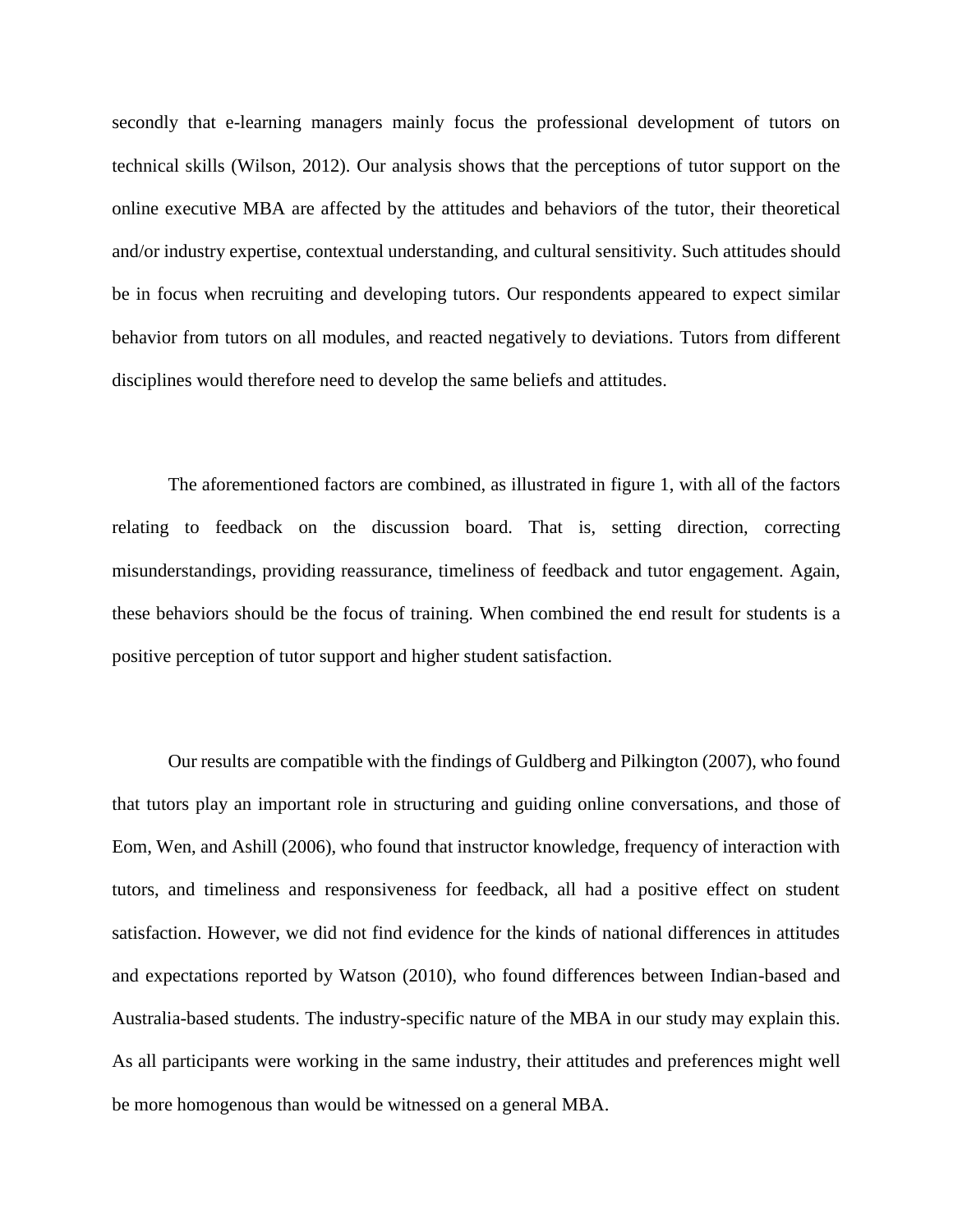#### **References**

- Arbaugh, J. B. (2004). Learning to learn online: A study of perceptual changes between multiple online course experiences. *The Internet and Higher Education, 7*(3), 169-182.
- Arbaugh, J. B. (2010). Sage, guide, both, or even more? An examination of instructor activity in online MBA courses. *Computers & Education, 55*(3), 1234-1244.
- Arbaugh, J. B. (2013). Does academic discipline moderate CoI-course outcomes relationships in online MBA courses? *The Internet and Higher Education, 17*(2), 16-28.
- Arbaugh, J. B. (2014). System, scholar or students? Which most influences online MBA course effectiveness? *Journal of Computer Assisted Learning, 30*(4), 349-362.
- Arbaugh, J. B., & Benbunan-Finch, R. (2006). An investigation of epistemological and social dimensions of teaching in online learning environments. *Academy of Management Learning & Education, 5*(4), 435-447.
- Arbaugh, J. B., & Benbunan-Fich, R. (2007). The importance of participant interaction in online environments. *Decision Support Systems, 43*(3), 853-865.
- Arbaugh, J. B., Dearmond, S., & Rau, B. L. New Uses for Existing Tools? A Call to Study Online Management Instruction and Instructors. *Academy of Management Learning & Education, 12*(4), 635-655.
- Beleche, T., Fairris, D., & Marks, M. (2012). Do course evaluations truly reflect student learning? Evidence from an objectively graded post-test. *Economics of Education Review, 31*(5), 709-719.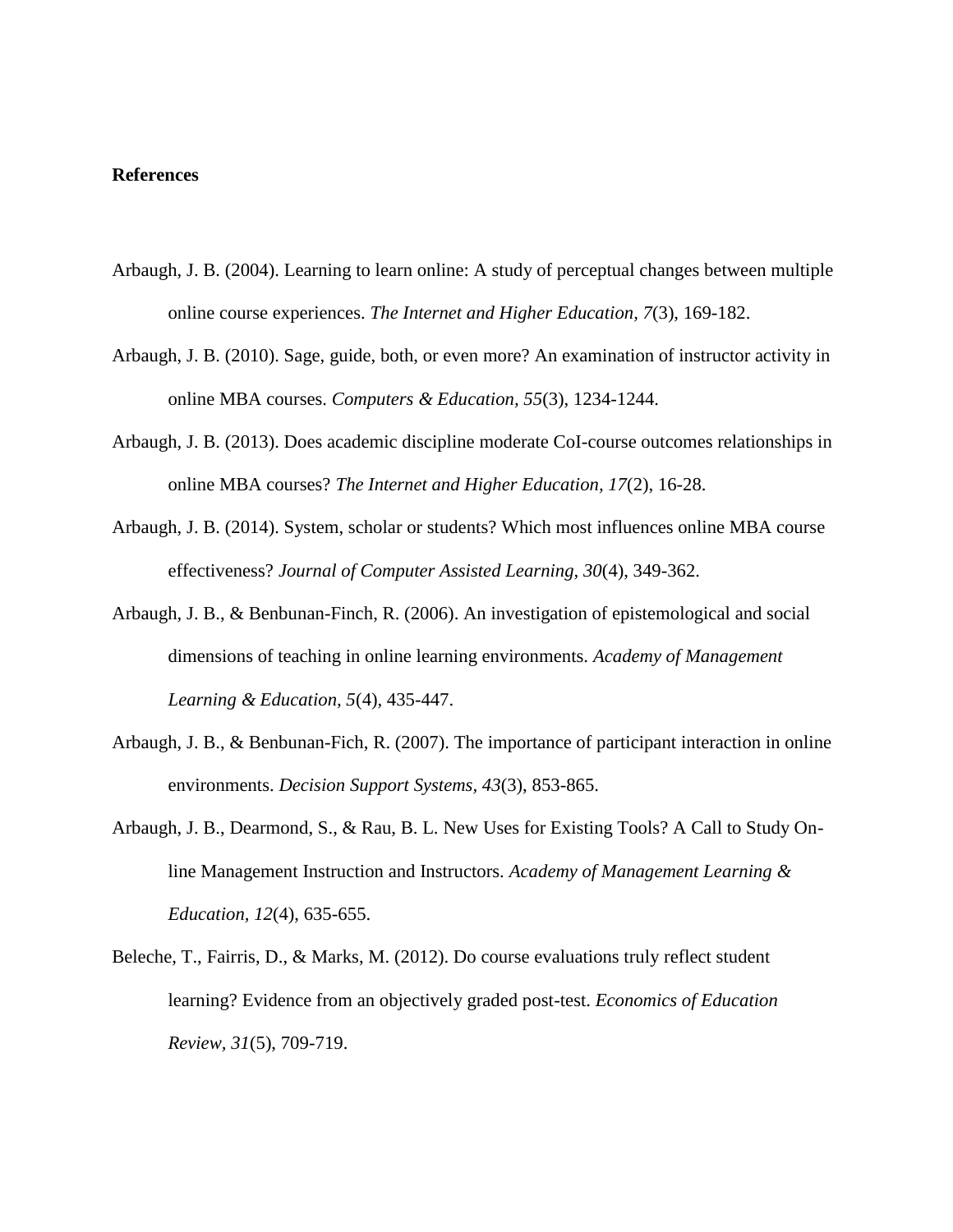- Bruce, G., & Edgington, R. (2008). Factors Influencing Word-of-Mouth Recommendations by MBA Students: An Examination of School Quality, Educational Outcomes, and Value of the MBA. *Journal of Marketing for Higher Education, 18*(1), 79-101
- Charmez, K. (2006). *Constructing grounded theory: a practical guide through qualitative analysis.* London, England: Sage Publications.
- Clayson, D. E. (2009). Student evaluations of teaching: Are they related to what students learn? A meta-analysis and review of the literature. *Journal of Marketing Education, 31*(1), 16- 30.
- Collet, F., & Vives, L. (2013). From preeminence to prominence: The fall of US business schools and the rise of European and Asian business schools in the Financial Times Global MBA Rankings. *Academy of Management Learning & Education, 12*(4), 540-563.
- Eom, S. B., Wen, H. J., & Ashill, N. (2006). The Determinants of Students' Perceived Learning Outcomes and Satisfaction in University Online Education: An Empirical Investigation\*. *Decision Sciences Journal of Innovative Education, 4*(2), 215-235.
- Garrison, D. R., Anderson, T., & Archer, W. (1999). Critical Inquiry in a Text-Based Environment: Computer Conferencing in Higher Education. *The Internet and Higher Education, 2*(2–3), 87-105.
- Garrison, D. R., Anderson, T., & Archer, W. (2001). Critical thinking, cognitive presence, and computer conferencing in distance education. *American Journal of distance education, 15*(1), 7-23.
- Guldberg, K., & Pilkington, R. (2007). Tutor roles in facilitating reflection on practice through online discussion. *Journal of Educational Technology & Society, 10*(1), 61-72.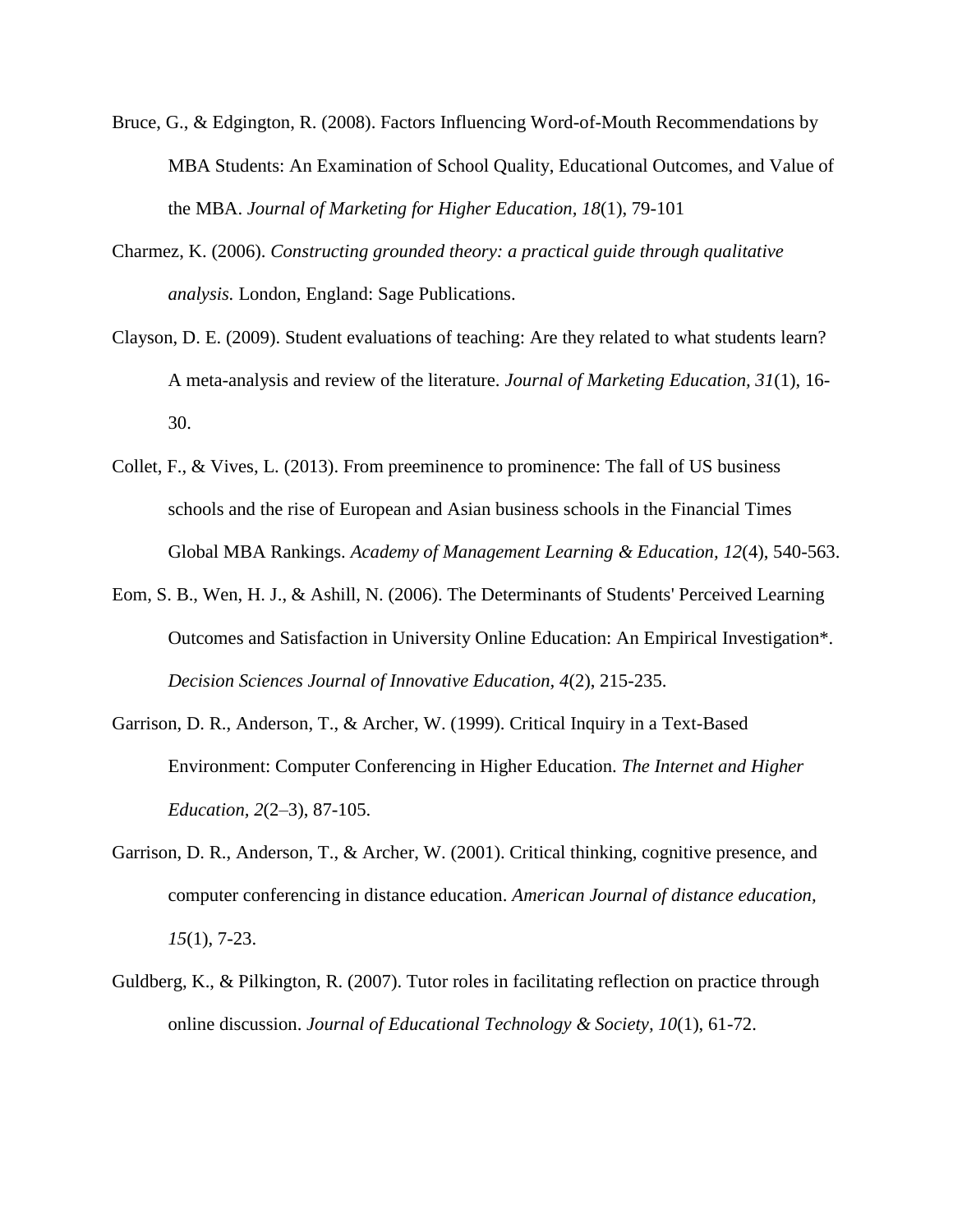- Jelfs, A., Richardson, J. T., & Price, L. (2009). Student and tutor perceptions of effective tutoring in distance education. *Distance Education, 30*(3), 419-441.
- Liu, X., Magjuka, R. J., & Lee, S. H. (2008). The effects of cognitive thinking styles, trust, conflict management on online students' learning and virtual team performance. *British Journal of Educational Technology, 39*(5), 829-846.
- Ma, J., Han, X., Yang, J., & Cheng, J. (2015). Examining the necessary condition for engagement in an online learning environment based on learning analytics approach: The role of the instructor. *The Internet and Higher Education, 24*, 26-34.

McCracken, G. (1993). *The long interview*. Newbury Park, CA: Sage Publications.

- Pashler, H., McDaniel, M., Rohrer, D., & Bjork, R. (2008). Learning styles concepts and evidence. *Psychological science in the public interest, 9*(3), 105-119.
- Punch, K. F. (2005). *Introduction to social research: quantitiative and qualitative approaches* (2nd ed.). London, England: Sage Publications.
- Strauss, A. & Corbin, J. (1990). *Basics of qualitative research: grounded theory procedures and techniques.* Newbury Park, CA: Sage Publications.
- Swan, K. (2001). Virtual interaction: Design factors affecting student satisfaction and perceived learning in asynchronous online courses. *Distance education, 22*(2), 306-331.

Weick, K. E. (1995). Sensemaking in Organizations. Thousand Oaks (CA): Sage.

Wilson, A. (2012). Effective professional development for e-learning: What do the managers think? *British Journal of Educational Technology, 43*(6), 892-900.